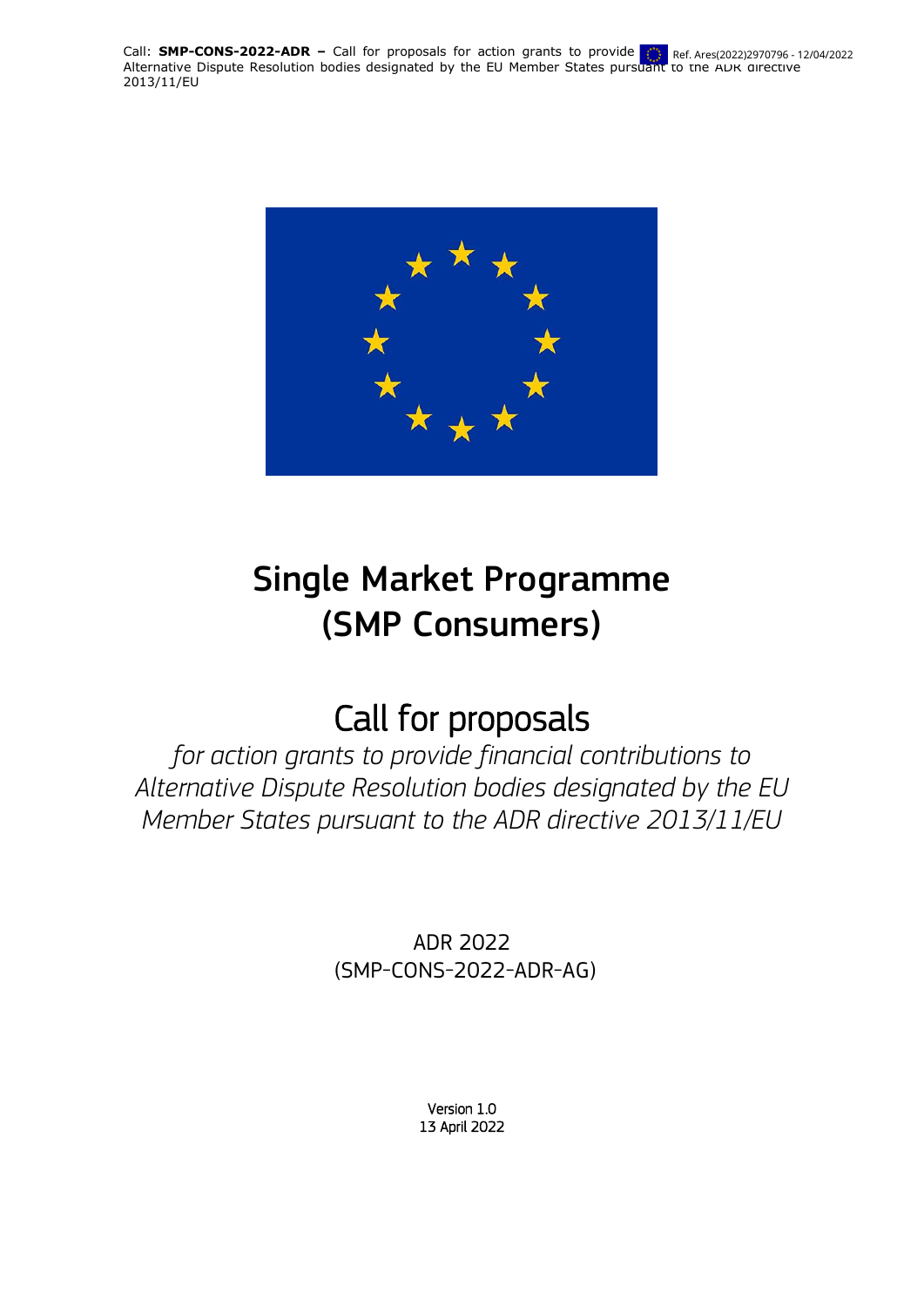

#### EUROPEAN INNOVATION COUNCIL **AND SMEs EXECUTIVE AGENCY (EISMEA)**

EISMEA.I - Innovation ecosystems, SMP/Entrepreneurship and Consumers EISMEA.I.03 -SMP/Internal Market and Consumers

# **CALL FOR PROPOSALS**

#### **TABLE OF CONTENTS**

| 2. Objectives - Themes and priorities - Activities that can be funded - Expected impact 4 |
|-------------------------------------------------------------------------------------------|
|                                                                                           |
|                                                                                           |
|                                                                                           |
|                                                                                           |
|                                                                                           |
|                                                                                           |
|                                                                                           |
|                                                                                           |
|                                                                                           |
|                                                                                           |
|                                                                                           |
|                                                                                           |
|                                                                                           |
|                                                                                           |
|                                                                                           |
|                                                                                           |
|                                                                                           |
|                                                                                           |
|                                                                                           |
|                                                                                           |
|                                                                                           |
|                                                                                           |
|                                                                                           |
|                                                                                           |
|                                                                                           |
|                                                                                           |
|                                                                                           |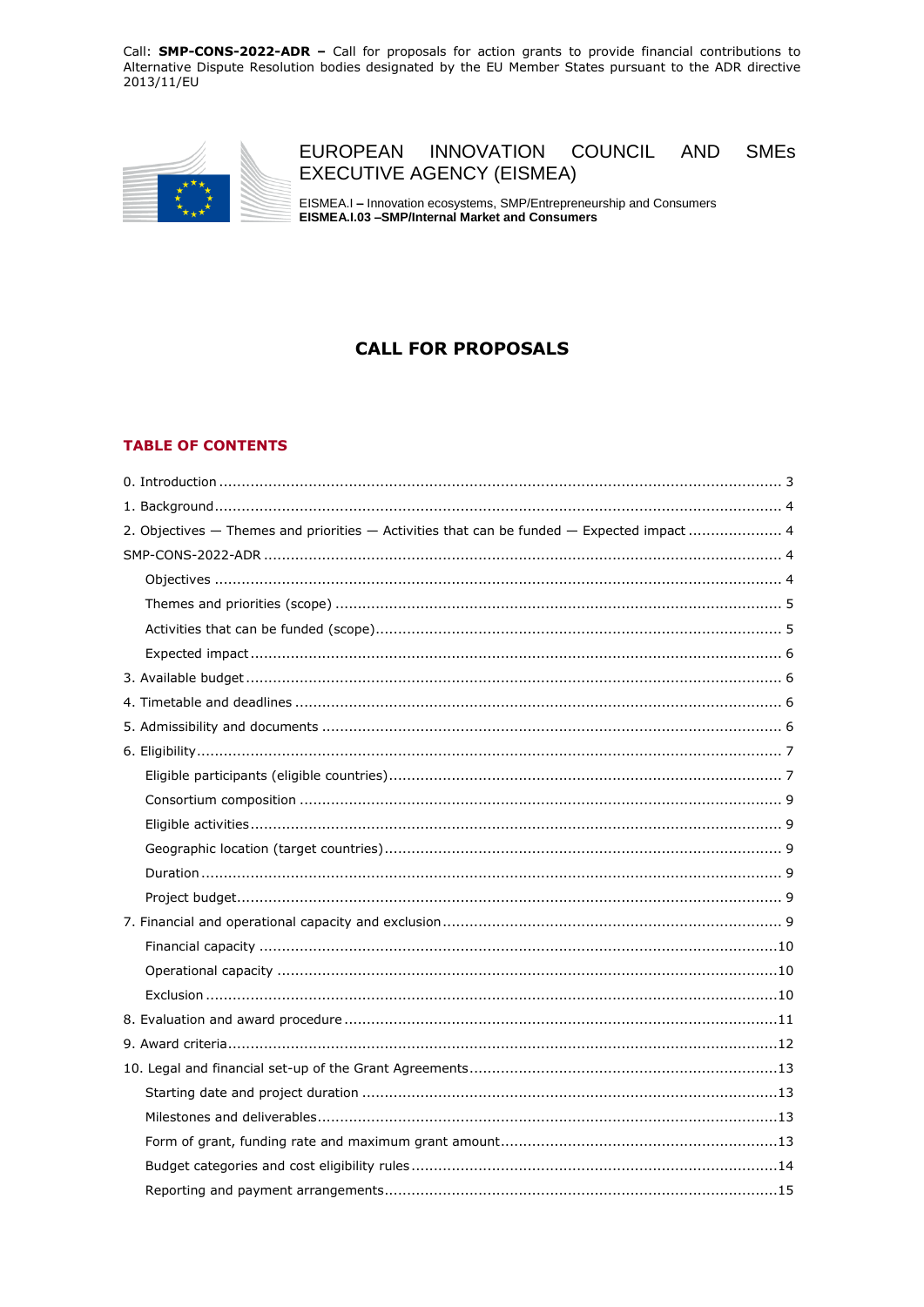# <span id="page-2-0"></span>**0. Introduction**

This is a call for proposals for EU **action grants** under the Consumer protection specific objective of the **Single Market Programme (SMP Consumers)**.

The regulatory framework for this EU Funding Programme is set out in:

- Regulation 2018/1046 [\(EU Financial Regulation\)](https://eur-lex.europa.eu/legal-content/EN/ALL/?uri=CELEX:32018R1046&qid=1535046024012)
- The basic act [\(SMP Regulation](https://eur-lex.europa.eu/legal-content/EN/TXT/?toc=OJ:L:2021:153:TOC&uri=uriserv:OJ.L_.2021.153.01.0001.01.ENG) 2021/690<sup>1</sup>).

The call is launched in accordance with the 2021-2022 Work Programme<sup>2</sup> and will be managed by the **European Innovation Council and SMEs Executive Agency (EISMEA)** ('Agency').

The call covers the following **topic**:

 **SMP-CONS-2022-ADR -** Call for proposals for action grants to provide financial contributions to ADR bodies designated by the EU Member States pursuant to the ADR directive 2013/11/EU

We invite you to read the **call documentation** on the Funding & Tenders Portal Topic page carefully, and in particular this Call Document, the Model Grant Agreement, the [EU Funding & Tenders Portal Online Manual](https://ec.europa.eu/info/funding-tenders/opportunities/docs/2021-2027/common/guidance/om_en.pdf) and the [EU Grants AGA](https://ec.europa.eu/info/funding-tenders/opportunities/docs/2021-2027/common/guidance/aga_en.pdf) — Annotated [Grant Agreement.](https://ec.europa.eu/info/funding-tenders/opportunities/docs/2021-2027/common/guidance/aga_en.pdf)

These documents provide clarifications and answers to questions you may have when preparing your application:

- the Call Document outlines the:

-

- background, objectives, scope, activities that can be funded and the expected results (sections 1 and 2)
- timetable and available budget (sections 3 and 4)

Regulation (EU) 2021/690 of the European Parliament and of the Council of 28 April 2021 establishing [a programme for the internal market, competitiveness of enterprises, including small and medium](https://eur-lex.europa.eu/legal-content/EN/TXT/?toc=OJ:L:2021:153:TOC&uri=uriserv:OJ.L_.2021.153.01.0001.01.ENG)sized enterprises, the area of plants, animals, food and feed, and European statistics (Single Market Programme - [SMP\) and repealing Regulations \(EU\) No 99/2013, \(EU\) No 1287/2013, \(EU\) No](https://eur-lex.europa.eu/legal-content/EN/TXT/?toc=OJ:L:2021:153:TOC&uri=uriserv:OJ.L_.2021.153.01.0001.01.ENG)  [254/2014 and \(EU\) No 652/2014 \(Text with EEA relevance\)](https://eur-lex.europa.eu/legal-content/EN/TXT/?toc=OJ:L:2021:153:TOC&uri=uriserv:OJ.L_.2021.153.01.0001.01.ENG) (OJ L 153, 3.5.2021, p. 1–47).

<sup>2</sup> Annex III to [Commission Implementing Decision C\(2021\) 3046 of 6.5.2021 concerning the adoption of](https://ec.europa.eu/info/publications/210506-financing-single-market-programme-decision_en)  [the work programme for 2021-2024 and the financing decision for the implementation of the Single](https://ec.europa.eu/info/publications/210506-financing-single-market-programme-decision_en)  Market Programme [as amended by Commission Implementing Decision C\(2021\)6940 of 29/09/2021](https://ec.europa.eu/info/publications/210506-financing-single-market-programme-decision_en)  [and by Commission Implementing Decision C\(2022\)1933 of 01/04/2022.](https://ec.europa.eu/info/publications/210506-financing-single-market-programme-decision_en)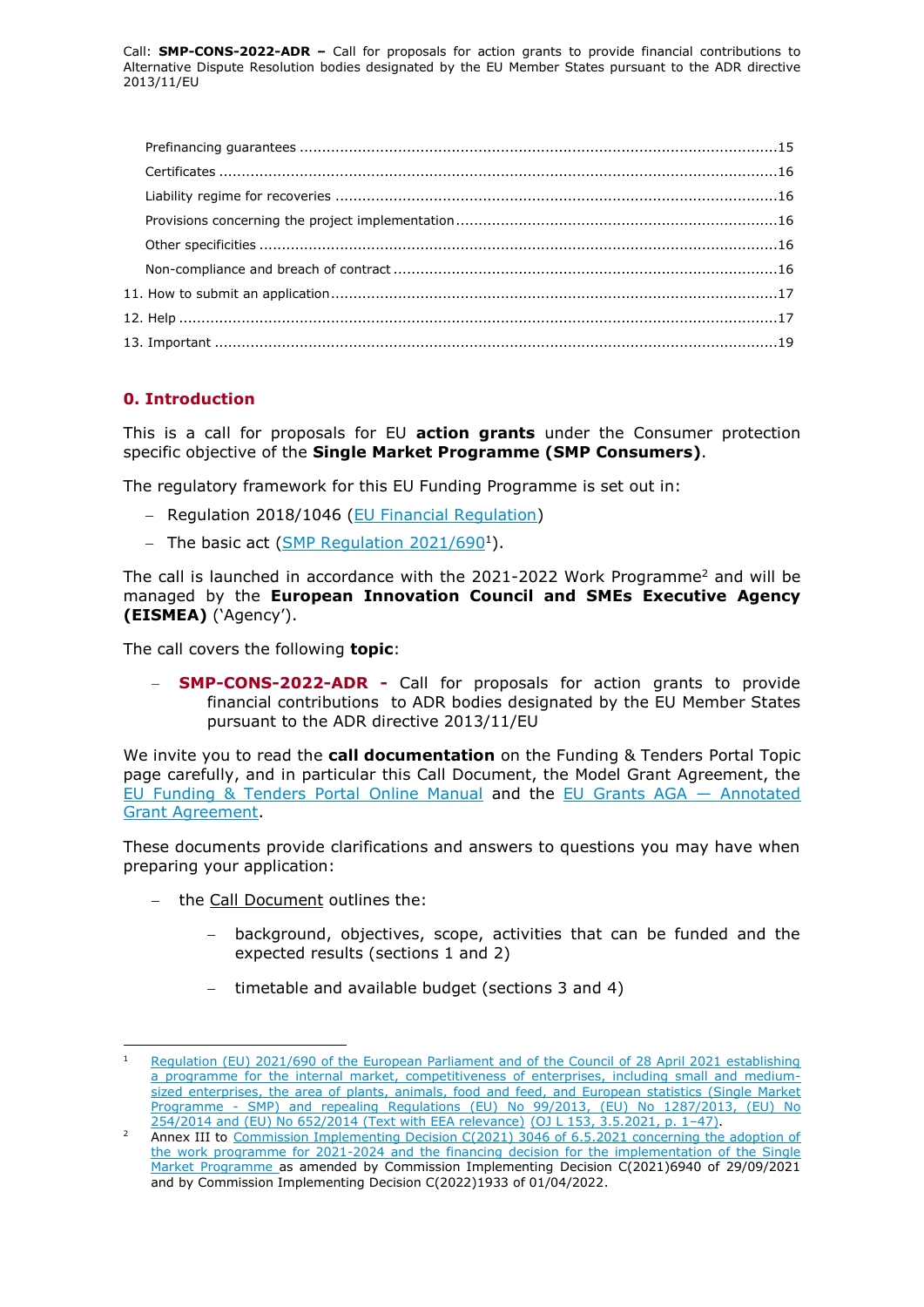- admissibility and eligibility conditions (including mandatory documents; sections 5 and 6)
- $-$  criteria for financial and operational capacity and exclusion (section 7)
- evaluation and award procedure (section 8)
- award criteria (section 9)
- legal and financial set-up of the Grant Agreements (section 10)
- how to submit an application (section 11)
- the Online Manual outlines the:
	- procedures to register and submit proposals online via the EU Funding & Tenders Portal ('Portal')
	- $-$  recommendations for the preparation of the application
- the  $AGA Annotated Grant Agreement contains:$ 
	- detailed annotations on all the provisions in the Grant Agreement you will have to sign in order to obtain the grant *(including cost eligibility, payment schedule, accessory obligations, etc)*.

You are also encouraged to visit the **Funding & Tenders Portal - Projects and Results** to consult the list of projects funded previously.

# <span id="page-3-0"></span>**1. Background**

The Assembly of Alternative Dispute Resolution (ADR) bodies held on 28 September 2021 identified the need to raise consumers and traders awareness on ADR systems, to accelerate their digitalisation, to facilitate the handling of crossborder ADR disputes, and to provide customised support to vulnerable consumers as priorities. Furthermore, during the COVID-19 pandemic, ADR procedures have proven to be very important to improve the resilience of consumer markets and to cope with the fast growing uptake of e-commerce.

The objective of the present call for proposals is to support the development of the ADR landscape in the EU, along the above mentioned priorities.

# <span id="page-3-1"></span>**2. Objectives — Themes and priorities — Activities that can be funded — Expected impact**

#### <span id="page-3-2"></span>**SMP-CONS-2022-ADR**

#### <span id="page-3-3"></span>*Objectives*

The aim of this Call for proposals is to facilitate the consumers' access to effective and efficient alternative dispute resolution entities compliant with Directive 2013/11/EU; including awareness-raising, protection to vulnerable consumers, networking of national alternative dispute resolution entities at national and EU-wide levels, cooperation with national enforcement bodies, the use of transparent digital tools, and good governance. A strong EU ADR framework would entice consumers to opt for ADR notably to resolve low-value disputes which would in return help in detecting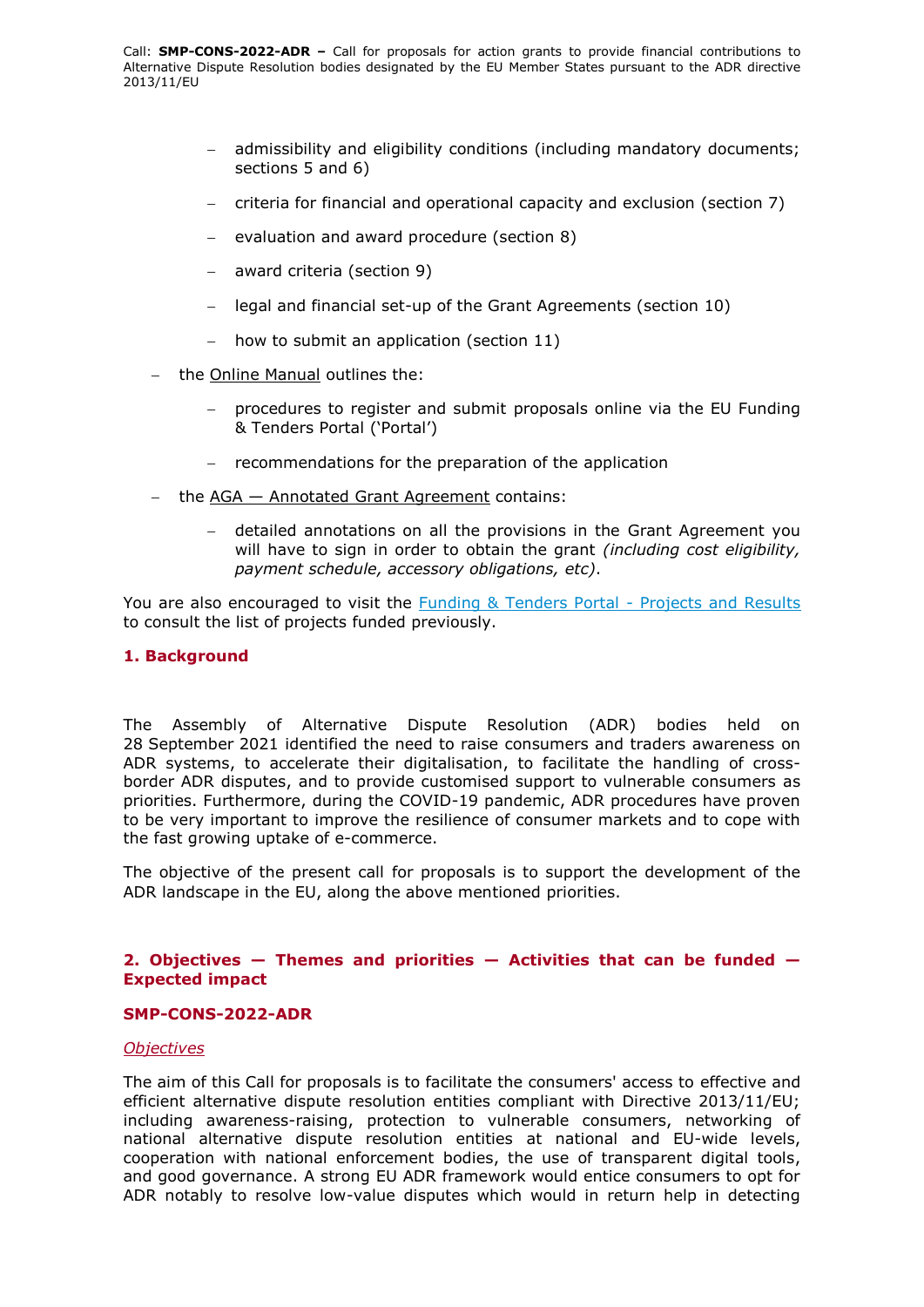rogue traders on the single market and create a more level-playing field for traders that comply with the EU consumer protection legislation. This echoes the [Consumer](https://eur-lex.europa.eu/legal-content/EN/TXT/?uri=CELEX:52020DC0696)  [Agenda](https://eur-lex.europa.eu/legal-content/EN/TXT/?uri=CELEX:52020DC0696) adopted in November 2020 which aims at supporting the digital transition and strengthening the enforcement of consumer rights.

For 2021-2022, the Commission allocated EUR 1 million annually from the Single Market Programme to the ADR entities. For this year's call the Commission has also increased the co-financing rate to **90%** as a concrete measures to boost consumer confidence which is crucial for the post-pandemic economic recovery and to ensure that even ADR entities with limited financial resources would be able to benefit from this grant.

#### <span id="page-4-0"></span>*Themes and priorities (scope)*

Joint applications of two or more ADR entities are encouraged in view of supporting networking activities.

Applicants who already received funding under previous calls of the Consumer Programme (2018, 2019 and 2020 Work Programme) and who plan to apply again under this call must clearly explain in their proposal how their proposed Action will build on and/or differ from the Action(s) funded under the previous call(s).

Multiple applications: Applicants may not submit more than one application.

#### <span id="page-4-1"></span>*Activities that can be funded (scope)*

*A wide range of activities are eligible to be supported by grants provided that they can be linked to the expected results. Such activities may include for instance (nonexhaustive list):*

- Awareness raising on consumer ADR, including ADR networks, bringing knowledge on ADR to a wider groups of consumers and traders.
- ADR networks support: meetings, conferences, development of common tools and common knowledge to improve networking and sharing of best practices at national, regional or EU-wide levels.
- Case handling: development of case management systems, including information technology tools, for instance, online migration of the case handling process to facilitate better and rapid screening and assessment of cases, communication with the parties to the disputes, case tracking, automatic translation, etc.
- ADR operational capacity: staff training on the relevant European legislation, mentoring, study visits, data sharing with other stakeholders, and consulting to allow ADR entities to implement working methods and organisational models to better fulfil their mission.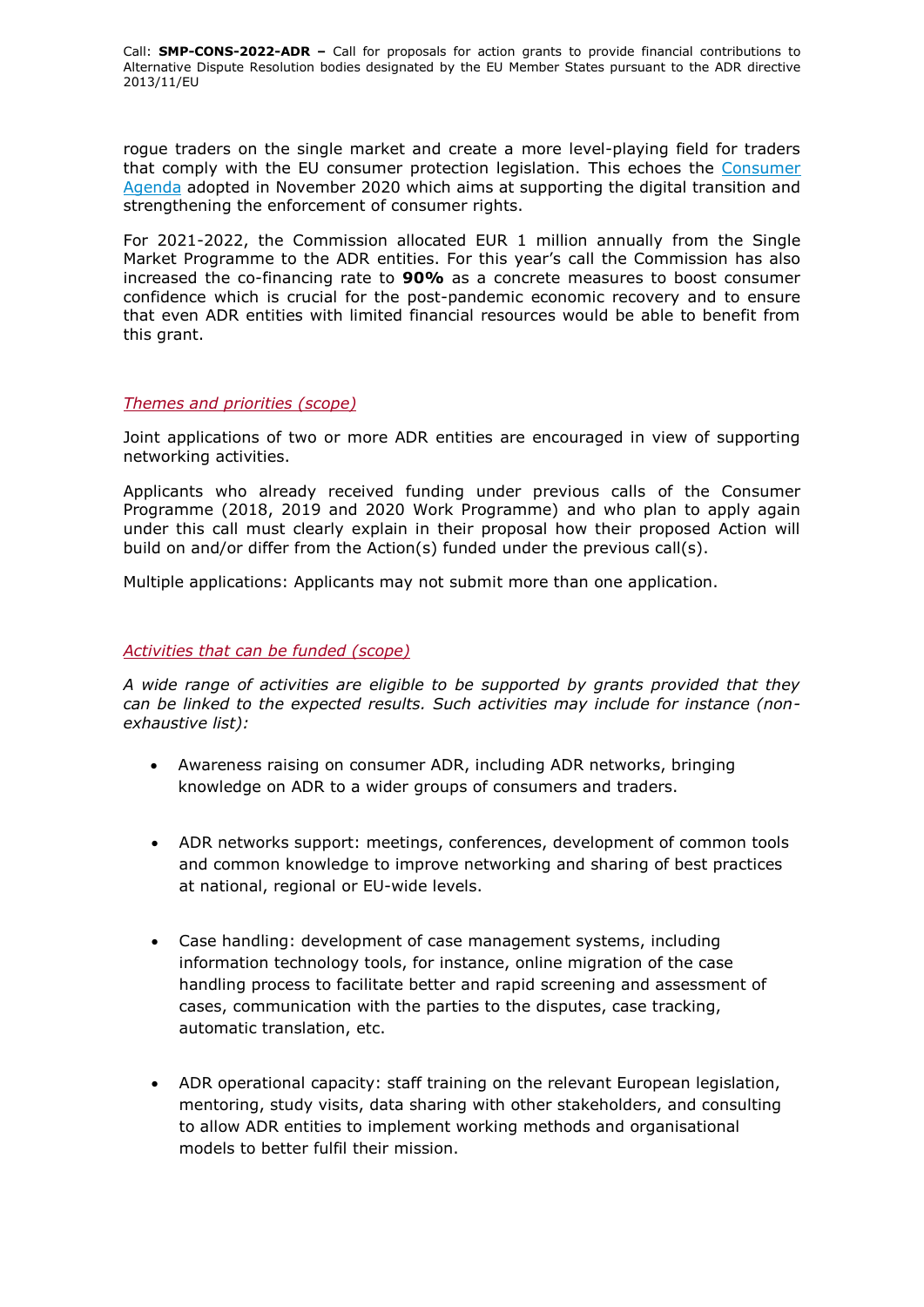- Prototyping or purchasing tools based on artificial intelligence to assist and simplify the decision-making process.
- Performing statistical analysis of complaints and requests by consumers to determine common problems.

### <span id="page-5-0"></span>*Expected impact*

The expected results of these actions are:

- To raise awareness among consumers and traders and increase consumer trust in ADR;
- To increase accessibility of ADR entities to consumers, including in a crossborder context;
- To improve operational capacity in resolving consumer disputes;
- To incentivise ADR entities to introduce and/or develop digital tools in ADR.

# <span id="page-5-1"></span>**3. Available budget**

The available call budget is **EUR 1 000 000**. This budget might be increased by maximum 20%.

We reserve the right not to award all available funds depending on the proposals received and the results of the evaluation.

# <span id="page-5-2"></span>**4. Timetable and deadlines**

| Timetable and deadlines (indicative) |                                       |  |
|--------------------------------------|---------------------------------------|--|
| Call opening:                        | 13 April 2022                         |  |
| Deadline for submission:             | 5 July 2022 - 17:00:00 CET (Brussels) |  |
| Fyaluation:                          | July - August 2022                    |  |
| Information on evaluation results:   | September 2022                        |  |
| GA signature:                        | September - October 2022              |  |

# <span id="page-5-3"></span>**5. Admissibility and documents**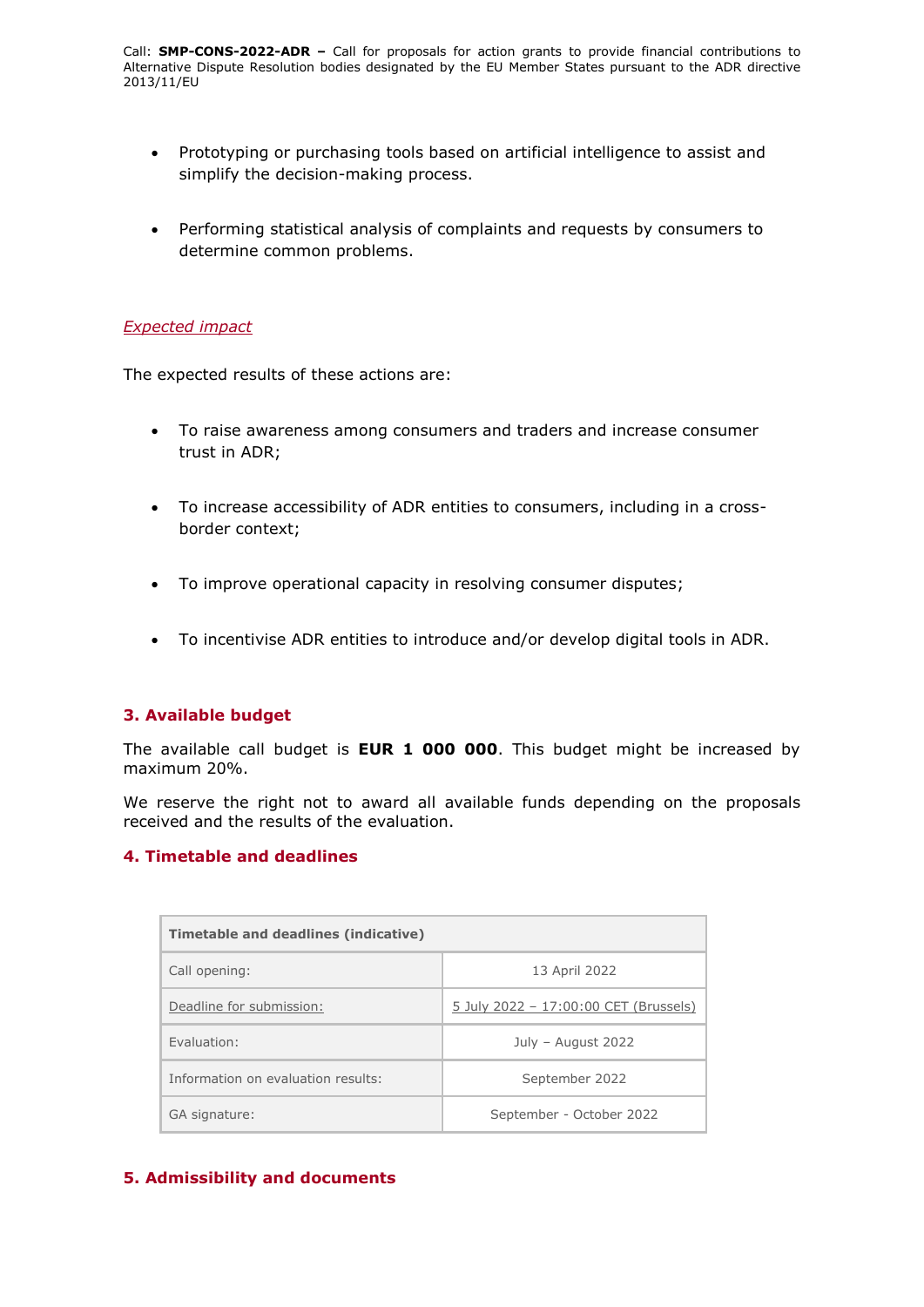Proposals must be submitted before the **call deadline** (*see timetable section 4)*.

Proposals must be submitted **electronically** via the Funding & Tenders Portal Electronic Submission System (accessible via the Topic page in the [Search Funding &](https://ec.europa.eu/info/funding-tenders/opportunities/portal/screen/opportunities/topic-search;freeTextSearchKeyword=;typeCodes=0,1;statusCodes=31094501,31094502,31094503;programCode=null;programDivisionCode=null;focusAreaCode=null;crossCuttingPriorityCode=null;callCode=Default;sortQuery=openingDate;orderBy=asc;onlyTenders=false;topicListKey=topicSearchTablePageState)  [Tenders](https://ec.europa.eu/info/funding-tenders/opportunities/portal/screen/opportunities/topic-search;freeTextSearchKeyword=;typeCodes=0,1;statusCodes=31094501,31094502,31094503;programCode=null;programDivisionCode=null;focusAreaCode=null;crossCuttingPriorityCode=null;callCode=Default;sortQuery=openingDate;orderBy=asc;onlyTenders=false;topicListKey=topicSearchTablePageState) section). Paper submissions are NOT possible.

Proposals (including annexes and supporting documents) must be submitted using the forms provided *inside* the Submission System (**AN** NOT the documents available on the Topic page  $-$  they are only for information).

Proposals must be **complete** and contain all the requested information and all required annexes and supporting documents:

- Application Form Part  $A -$  contains administrative information about the participants (future coordinator, beneficiaries and affiliated entities) and the summarised budget for the project *(to be filled in directly online)*
- Application Form Part B contains the technical description of the project *(to be downloaded from the Portal Submission System, completed and then assembled and re-uploaded)*
- **mandatory annexes and supporting documents** *(to be uploaded)*:
	- Annex I to Part B detailed budget table *(mandatory excel template available in the Submission System)*

Please note that the amounts entered into the summarised budget table (filled in directly online) must correspond to the amounts calculated in the detailed budget table. In case of discrepancies, the amounts in the online summarised budget table will prevail.

At proposal submission, you will have to confirm that you have the **mandate to act** for all applicants. Moreover you will have to confirm that the information in the application is correct and complete and that the participants comply with the conditions for receiving EU funding (especially eligibility, financial and operational capacity, exclusion, etc). Before signing the grant, each beneficiary and affiliated entity will have to confirm this again by signing a declaration of honour (DoH). Proposals without full support will be rejected.

Your application must be **readable**, **accessible and printable**.

Proposals are limited to **maximum 70 pages** (Part B). Evaluators will not consider any additional pages.

You may be asked at a later stage for further documents *(for legal entity validation, financial capacity check, bank account validation, etc)*.

**T** For more information about the submission process (including IT aspects), consult the [Online Manual.](https://ec.europa.eu/info/funding-tenders/opportunities/docs/2021-2027/common/guidance/om_en.pdf)

# <span id="page-6-0"></span>**6. Eligibility**

<span id="page-6-1"></span>*Eligible participants (eligible countries)*

In order to be eligible, the applicants (beneficiaries and affiliated entities) must:

- be legal entities (public or private bodies)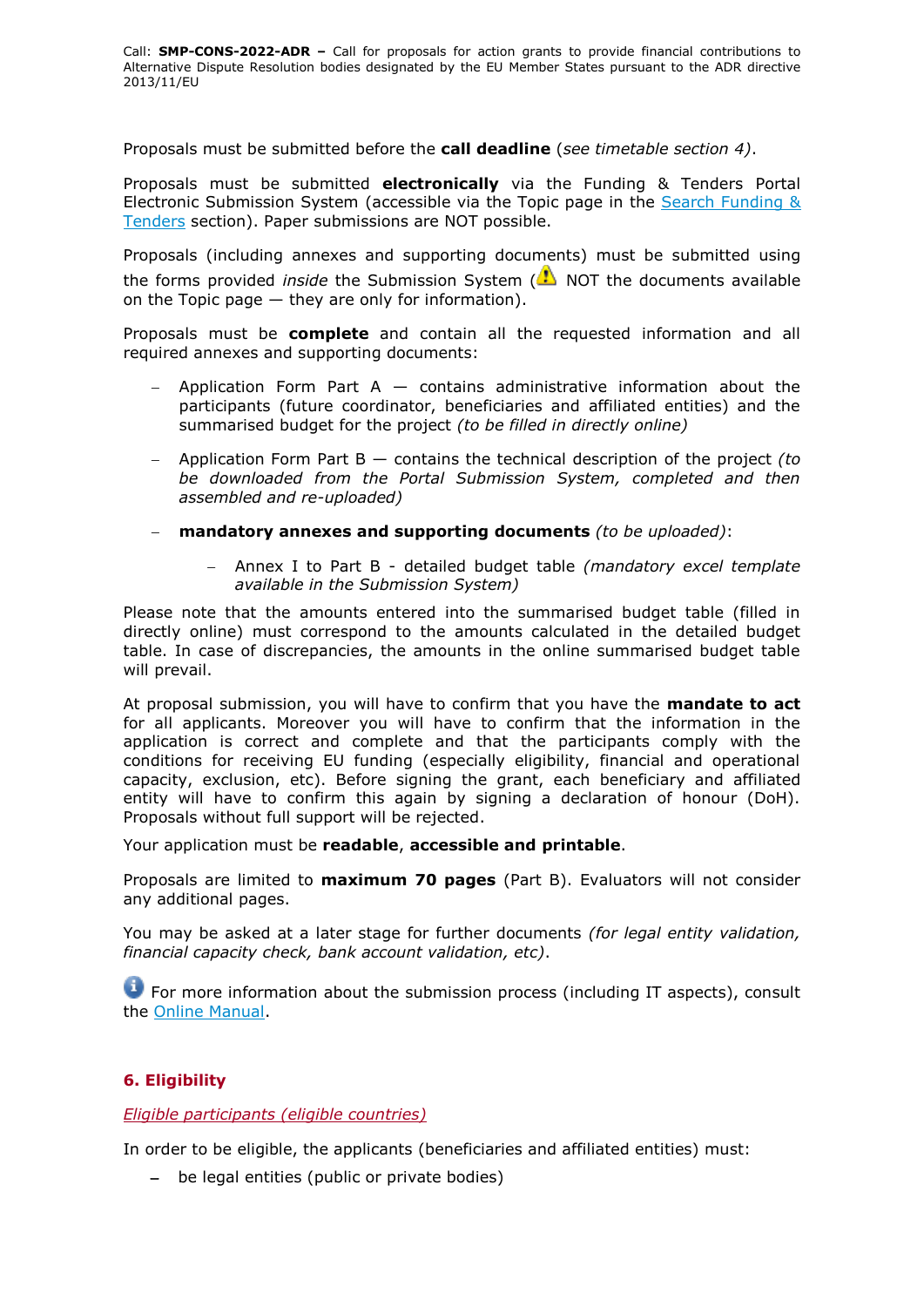- be established in one of the eligible countries, i.e.:
	- EU Member States (including overseas countries and territories (OCTs))
	- non-EU countries:
	- listed EEA countries and countries associated to the Single Market Programme or countries which are in ongoing negotiations for an association agreement and where the agreement enters into force before grant signature [\(list of participating countries\)](https://ec.europa.eu/info/funding-tenders/opportunities/docs/2021-2027/smp/guidance/list-3rd-country-participation_smp_en.pdf).
- be, **on the date of the submission of the proposal, an Alternative Dispute Resolution (ADR) entity notified to the European Commission** pursuant to Article 20(2) of [Directive 2013/11/EU on consumer ADR.](https://eur-lex.europa.eu/legal-content/EN/TXT/?uri=celex%3A32013L0011) Applicants are advised to verify their status by consulting the public list of ADR entities registered on the European [ODR platform,](https://ec.europa.eu/consumers/odr/main/?event=main.adr.show2) and to contact their national competent authorities in case they are not listed in the platform or their details are incorrect.

Beneficiaries and affiliated entities must register in the [Participant Register](https://ec.europa.eu/info/funding-tenders/opportunities/portal/screen/how-to-participate/participant-register)  $-$  before submitting the proposal  $-$  and will have to be validated by the Central Validation Service (REA Validation). For the validation, they will be requested to upload documents showing legal status and origin.

Other entities may participate in other consortium roles, such as associated partners, subcontractors, third parties giving in-kind contributions, etc *(see section 13)*.

# *Specific cases*

Exceptional funding — Entities from other countries (not listed above) are exceptionally eligible, if the granting authority considers their participation essential for the implementation of the action.

Natural persons — Natural persons are NOT eligible (with the exception of selfemployed persons, i.e. sole traders, where the company does not have legal personality separate from that of the natural person).

International organisations — International organisations are not eligible. The rules on eligible countries do not apply to them.

Entities without legal personality  $-$  Entities which do not have legal personality under their national law may exceptionally participate, provided that their representatives have the capacity to undertake legal obligations on their behalf, and offer guarantees for the protection of the EU financial interests equivalent to that offered by legal persons<sup>3</sup>.

EU bodies — EU bodies (with the exception of the European Commission Joint Research Centre) can NOT be part of the consortium.

Associations and interest groupings — Entities composed of members may participate as 'sole beneficiaries' or 'beneficiaries without legal personality'<sup>4</sup>. **The Please note that** if the action will be implemented by the members, they should also participate (either as beneficiaries or as affiliated entities, otherwise their costs will NOT be eligible).

Countries currently negotiating association agreements — Beneficiaries from countries with ongoing negotiations *(see list above)* may participate in the call and can sign

 $\overline{3}$ <sup>3</sup> See Article 197(2)(c) EU Financial Regulation  $\frac{2018/1046}{201}$ .

For the definitions, see Articles 187(2) and 197(2)(c) EU Financial Regulation  $\frac{2018/1046}{1000}$ .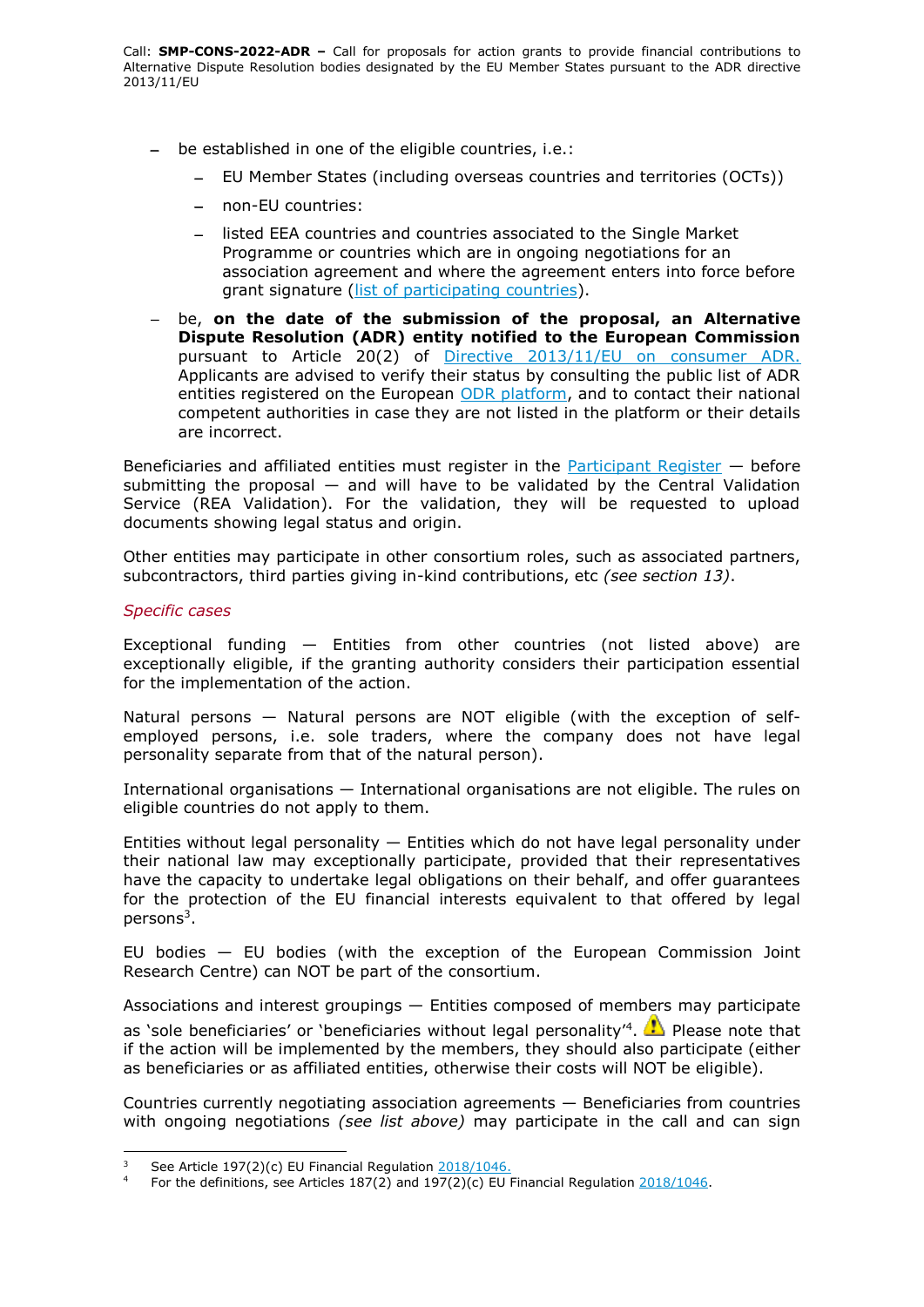grants if the negotiations are concluded before grant signature (with retroactive effect, if provided in the agreement).

EU restrictive measures — Special rules apply for certain entities *(e.g. entities subject to [EU restrictive measures](http://www.sanctionsmap.eu/) under Article 29 of the Treaty on the European Union (TEU) and Article 215 of the Treaty on the Functioning of the EU (TFEU)<sup>5</sup> and entities covered by Commission Guidelines No [2013/C 205/05](http://eur-lex.europa.eu/LexUriServ/LexUriServ.do?uri=OJ:C:2013:205:FULL:EN:PDF)<sup>6</sup> )*. Such entities are not eligible to participate in any capacity, including as beneficiaries, affiliated entities, associated partners, subcontractors or recipients of financial support to third parties (if any).

For more information, *see [Rules for Legal Entity Validation, LEAR Appointment and](https://ec.europa.eu/info/funding-tenders/opportunities/docs/2021-2027/common/guidance/rules-lev-lear-fca_en.pdf)  [Financial Capacity Assessment](https://ec.europa.eu/info/funding-tenders/opportunities/docs/2021-2027/common/guidance/rules-lev-lear-fca_en.pdf)*.

<span id="page-8-0"></span>*Consortium composition*

Proposals by a single applicant as well as by a consortium are allowed.

In case of a multi-beneficiary grant - Consortium composition: each of the entities within the consortium has to be eligible as per conditions above. Entities can originate from the same or different eligible countries.

#### <span id="page-8-1"></span>*Eligible activities*

Eligible activities are the ones set out in section 2 above.

Projects should take into account the results of projects supported by other EU funding programmes. The complementarities must be described in the project proposals (Part B of the Application Form).

Projects must comply with EU policy interests and priorities *(such as environment, social, security, industrial and trade policy, etc)*.

Financial support to third parties is not allowed.

<span id="page-8-2"></span>*Geographic location (target countries)*

Proposals must relate to activities taking place in the eligible countries *(see above)*.

#### <span id="page-8-3"></span>*Duration*

-

The maximum duration of the action is **36 months**.

#### <span id="page-8-4"></span>*Project budget*

Project budgets (maximum grant amount) must comply with the following limits:

- For each selected **mono-beneficiary proposal** or **multi-beneficiary proposal** (submitted by a consortium of at least two entities), the minimum grant requested cannot be lower than **EUR 5 000**, while maximum grant requested cannot exceed **EUR 60 000**.

<sup>&</sup>lt;sup>5</sup> Please note that the EU Official Journal contains the official list and, in case of conflict, its content prevails over that of the **EU Sanctions Map**.

Commission guidelines No  $\frac{2013}{C}$   $\frac{205}{05}$  on the eligibility of Israeli entities and their activities in the territories occupied by Israel since June 1967 for grants, prizes and financial instruments funded by the EU from 2014 onwards (OJ C 205 of 19.07.2013, pp. 9-11).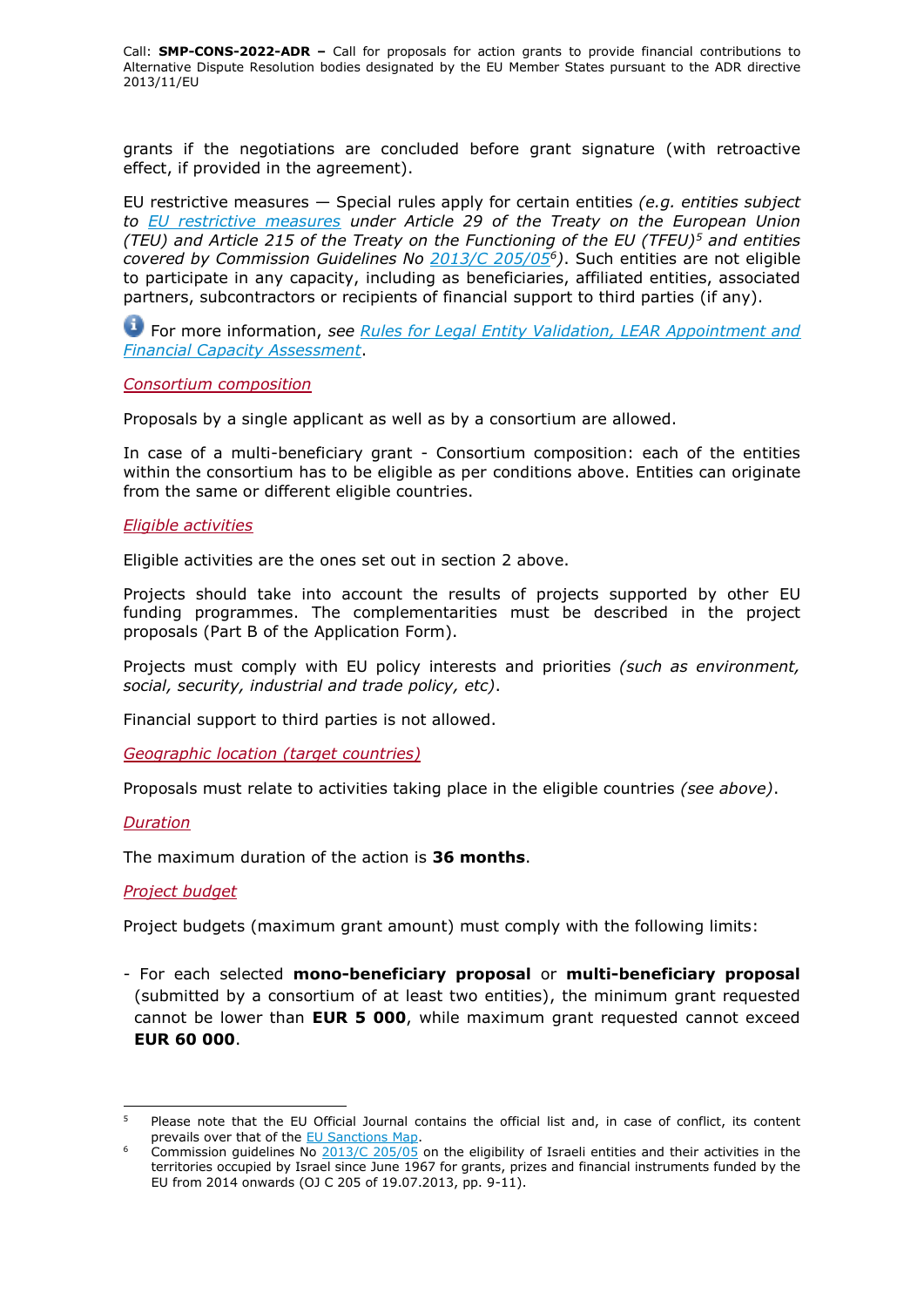# <span id="page-9-0"></span>**7. Financial and operational capacity and exclusion**

#### <span id="page-9-1"></span>*Financial capacity*

Applicants must have **stable and sufficient resources** to successfully implement the projects and contribute their share. Organisations participating in several projects must have sufficient capacity to implement all these projects.

In case of a low value grant, the financial capacity is in principal assessed based on the declaration of honour dully signed and submitted by the applicant. Additional supporting documents will be requested only in exceptional cases.

For more information, *see Rules for [Legal Entity Validation, LEAR Appointment and](https://ec.europa.eu/info/funding-tenders/opportunities/docs/2021-2027/common/guidance/rules-lev-lear-fca_en.pdf)  [Financial Capacity Assessment](https://ec.europa.eu/info/funding-tenders/opportunities/docs/2021-2027/common/guidance/rules-lev-lear-fca_en.pdf)*.

#### <span id="page-9-2"></span>*Operational capacity*

Applicants must have the **know-how, qualifications** and **resources** to successfully implement the projects and contribute their share (including sufficient experience in projects of comparable size and nature).

This capacity will be assessed together with the 'Quality' award criterion on the basis of the competence and experience of the applicants and their project teams, including operational resources (human, technical and other) or, exceptionally, the measures proposed to obtain it by the time the task implementation starts.

If the evaluation of the award criterion is positive, the applicants are considered to have sufficient operational capacity.

Applicants will have to show their operational capacity via the following information:

- general profiles (qualifications and experiences) of the staff responsible for managing and implementing the project
- description of the consortium participants

Additional supporting documents may be requested, if needed to confirm the operational capacity of any applicant.

#### <span id="page-9-3"></span>*Exclusion*

Applicants which are subject to an **EU exclusion decision** or in one of the following **exclusion situations** that bar them from receiving EU funding can NOT participate<sup>7</sup>:

- bankruptcy, winding up, affairs administered by the courts, arrangement with creditors, suspended business activities or other similar procedures (including procedures for persons with unlimited liability for the applicant's debts)
- in breach of social security or tax obligations (including if done by persons with unlimited liability for the applicant's debts)
- $-$  guilty of grave professional misconduct<sup>8</sup> (including if done by persons having powers of representation, decision-making or control, beneficial owners or persons who are essential for the award/implementation of the grant)

<sup>-</sup><sup>7</sup> See Articles 136 and 141 of EU Financial Regulation [2018/1046.](https://eur-lex.europa.eu/legal-content/EN/ALL/?uri=CELEX:32018R1046&qid=1535046024012)

<sup>8</sup> Professional misconduct includes: violation of ethical standards of the profession, wrongful conduct with impact on professional credibility, false declarations/misrepresentation of information, participation in a cartel or other agreement distorting competition, violation of IPR, attempting to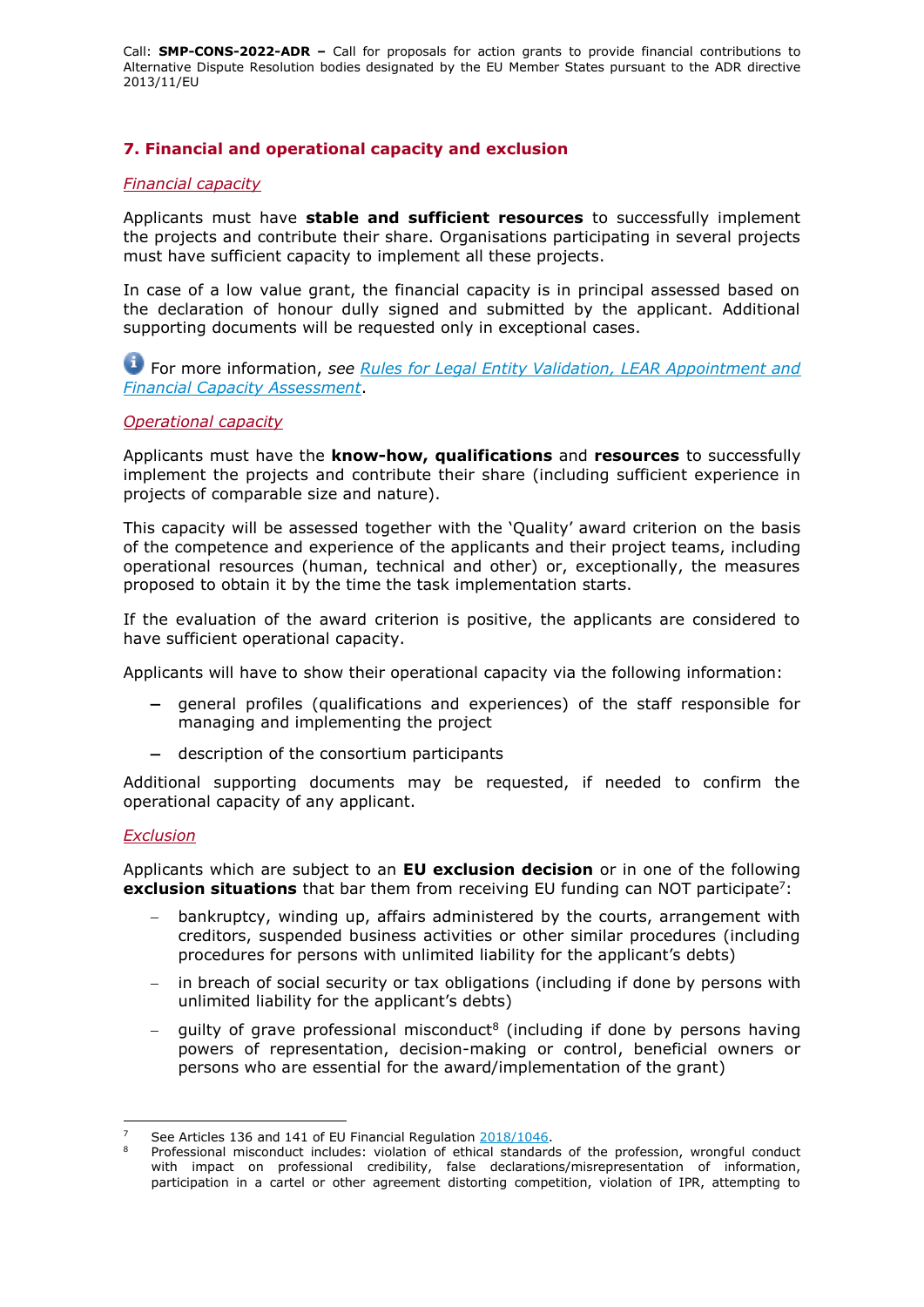- committed fraud, corruption, links to a criminal organisation, money laundering, terrorism-related crimes (including terrorism financing), child labour or human trafficking (including if done by persons having powers of representation, decision-making or control, beneficial owners or persons who are essential for the award/implementation of the grant)
- shown significant deficiencies in complying with main obligations under an EU procurement contract, grant agreement, prize, expert contract, or similar (including if done by persons having powers of representation, decision-making or control, beneficial owners or persons who are essential for the award/implementation of the grant)
- guilty of irregularities within the meaning of Article 1(2) of Regulation No [2988/95](http://eur-lex.europa.eu/legal-content/EN/ALL/?uri=CELEX:31995R2988&qid=1501598622514) (including if done by persons having powers of representation, decision-making or control, beneficial owners or persons who are essential for the award/implementation of the grant)
- created under a different jurisdiction with the intent to circumvent fiscal, social or other legal obligations in the country of origin or created another entity with this purpose (including if done by persons having powers of representation, decision-making or control, beneficial owners or persons who are essential for the award/implementation of the grant).

Applicants will also be refused if it turns out that<sup>9</sup>:

- during the award procedure they misrepresented information required as a condition for participating or failed to supply that information
- they were previously involved in the preparation of the call and this entails a distortion of competition that cannot be remedied otherwise (conflict of interest).

#### <span id="page-10-0"></span>**8. Evaluation and award procedure**

The proposals will have to follow the **standard submission and evaluation procedure** (one-stage submission + one-step evaluation).

An **evaluation committee** will assess all applications. Proposals will first be checked for formal requirements (admissibility, and eligibility, *see sections 5 and 6*). Proposals found admissible and eligible will be evaluated against the operational capacity and award criteria *(see sections 7 and 9)* and then ranked according to their scores.

For proposals with the same score a **priority order** will be determined according to the following approach:

Successively for every group of *ex aequo* proposals, starting with the highest scored group, and continuing in descending order:

- 1) Projects focusing on a theme that is not otherwise covered by higher ranked projects will be considered to have the highest priority.
- 2) The ex aequo proposals within the same topic will be prioritised according to the scores they have been awarded for the award criterion 'Relevance'. When these scores are equal, priority will be based on their scores for the criterion

-

influence decision-making processes or obtain confidential information from public authorities to gain advantage.

See Article 141 EU Financial Regulation [2018/1046.](https://eur-lex.europa.eu/legal-content/EN/ALL/?uri=CELEX:32018R1046&qid=1535046024012)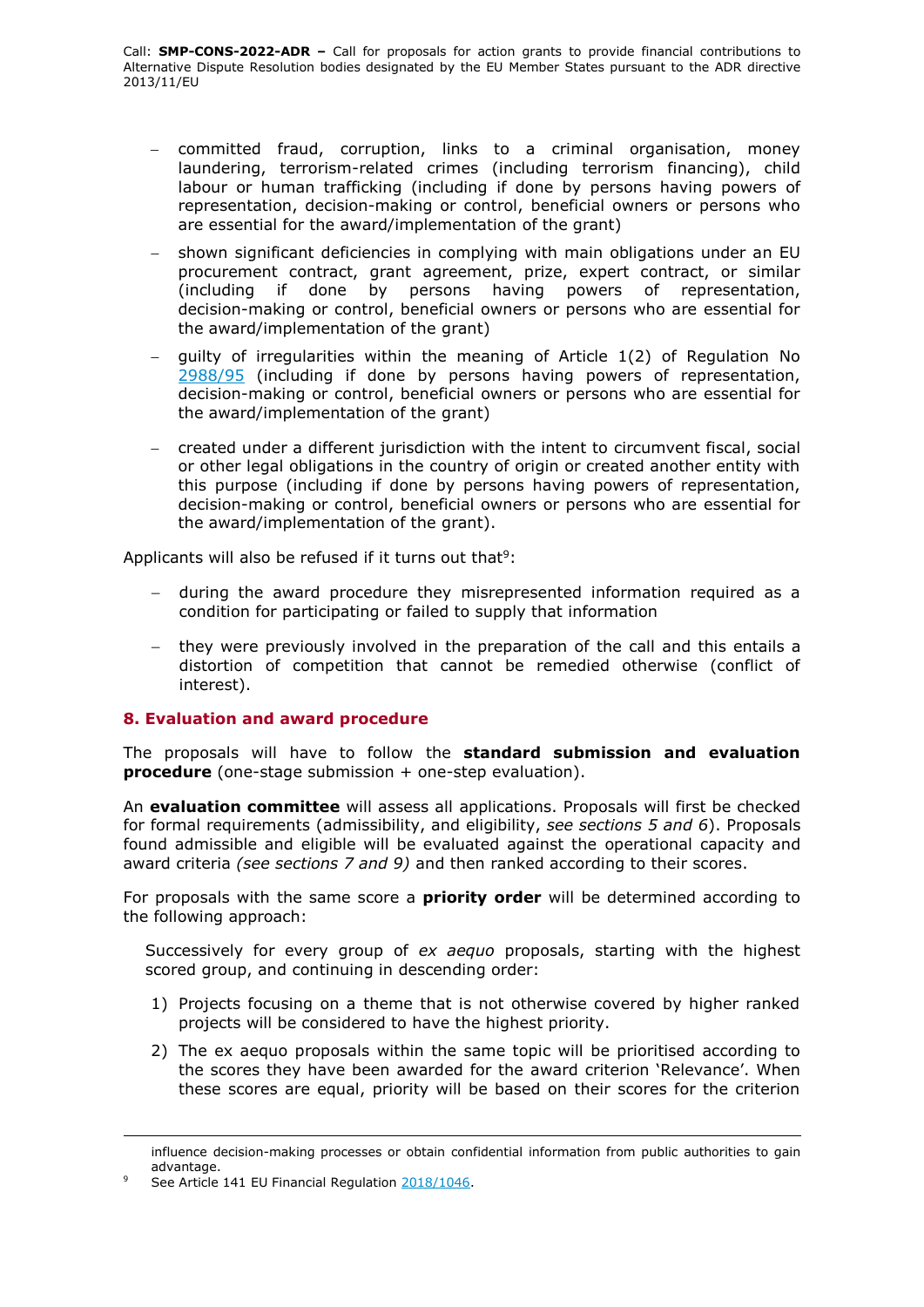'Impact'. When these scores are equal, priority will be based on their scores for the criterion 'Quality'.

- 3) If this does not allow to determine the priority, a further prioritisation can be done by considering the overall project portfolio and the creation of positive synergies between projects, or other factors related to the objectives of the call. These factors will be documented in the panel report.
- 4) After that, the remainder of the available call budget will be used to fund projects across the different topics in order to ensure a balanced spread of the geographical and thematic coverage and while respecting to the maximum possible extent the order of merit based on the evaluation of the award criteria.

All proposals will be informed about the evaluation result (**evaluation result letter**). Successful proposals will be invited for grant preparation; the other ones will be put on the reserve list or rejected.

 $\bullet$  No commitment for funding  $-$  Invitation to grant preparation does NOT constitute a formal commitment for funding. We will still need to make various legal checks before grant award: *legal entity validation, financial capacity, exclusion check, etc*.

**Grant preparation** will involve a dialogue in order to fine-tune technical or financial aspects of the project and may require extra information from your side. It may also include adjustments to the proposal to address recommendations of the evaluation committee or other concerns. Compliance will be a pre-condition for signing the grant.

If you believe that the evaluation procedure was flawed, you can submit a **complaint** (following the deadlines and procedures set out in the evaluation result letter). Please note that notifications which have not been opened within 10 days after sending are considered to have been accessed and that deadlines will be counted from opening/access *(see also [Funding & Tenders Portal Terms and Conditions\)](https://ec.europa.eu/info/funding-tenders/opportunities/docs/2021-2027/common/ftp/tc_en.pdf)*. Please also be aware that for complaints submitted electronically, there may be character limitations.

# <span id="page-11-0"></span>**9. Award criteria**

The **award criteria** for this call are as follows:

- **Relevance (30 points):** clarity and consistency of project, objectives and planning; extent to which they match the themes and priorities and objectives of the call; contribution to the EU strategic and legislative context; European/trans-national dimension; impact/interest for a number of countries (EU or eligible non-EU countries); possibility to use the results in other countries; potential to develop mutual trust/cross-border cooperation
- **Quality:**
	- **Project design and implementation (40 points):** technical quality; logical links between the identified problems, needs and solutions proposed (logical frame concept); methodology for implementing the project (concept and methodology, management, procedures, timetable, risks and risk management, monitoring and evaluation); feasibility of the project within the proposed time frame; cost effectiveness (sufficient/appropriate budget for proper implementation; best value for money)
	- **Project team and cooperation arrangements (20 points):** quality of the consortium and project teams; appropriate procedures and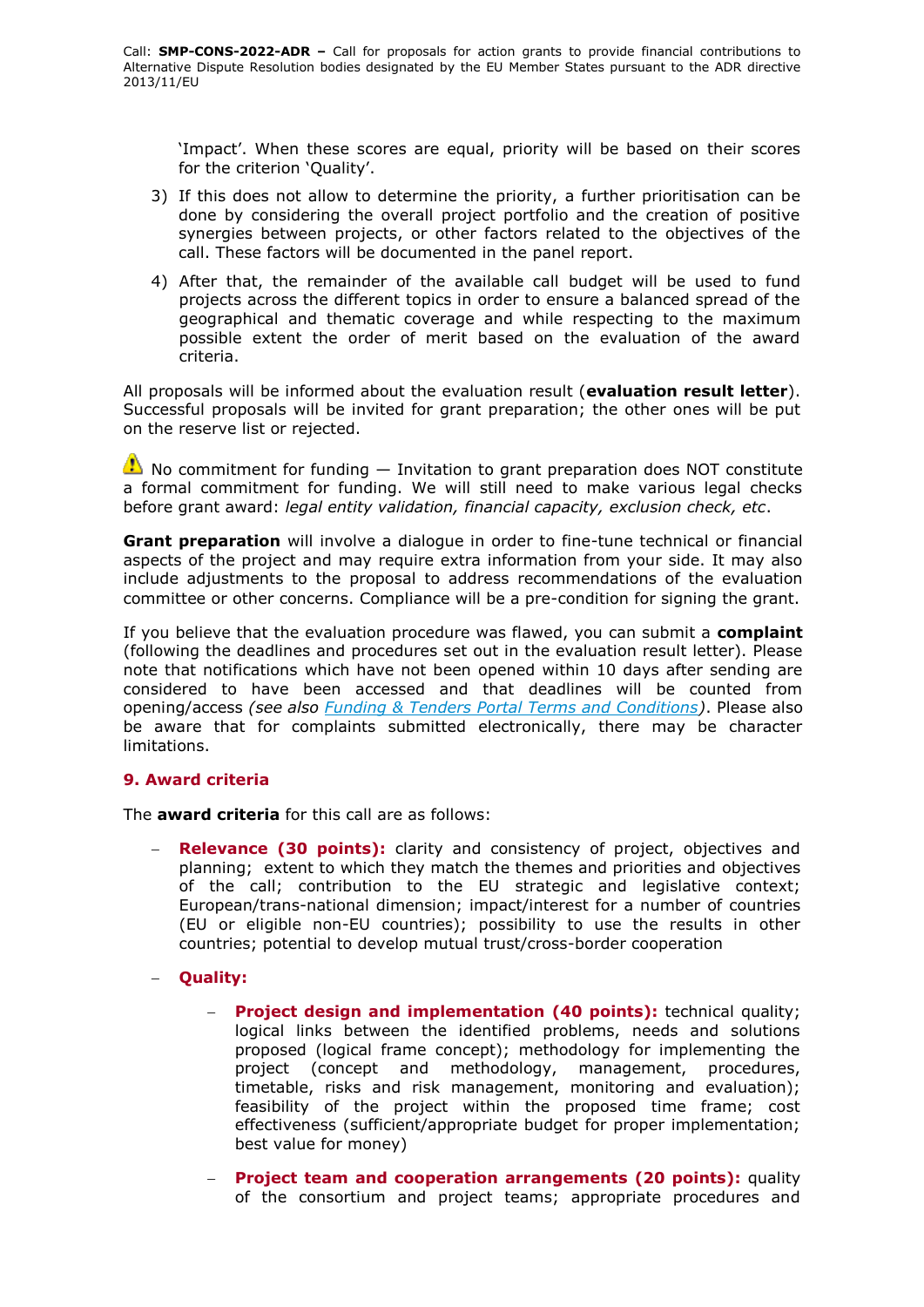problem-solving mechanisms for cooperating within the project teams and consortium

 **Impact (10 points):** ambition and expected long-term impact of results on target groups/general public; appropriate dissemination strategy for ensuring sustainability and long-term impact; sustainability of results after EU funding ends.

| <b>Award criteria</b>                               | <b>Minimum</b><br>pass score | <b>Maximum</b><br>score |
|-----------------------------------------------------|------------------------------|-------------------------|
| Relevance                                           | 18                           | 30                      |
| Quality - Project design and implementation         | 24                           | 40                      |
| Quality — Project team and cooperation arrangements | 12                           | 20                      |
| Impact                                              | 6                            | 10                      |
| <b>Overall (pass) scores</b>                        | 60                           | 100                     |

Maximum points: 100 points.

Individual thresholds per criterion: 18/30, 24/40, 12/20 and 6/10 points.

Overall threshold: 60 points.

Proposals that pass the individual thresholds AND the overall threshold will be considered for funding  $-$  within the limits of the available call budget. Other proposals will be rejected.

#### <span id="page-12-0"></span>**10. Legal and financial set-up of the Grant Agreements**

If you pass evaluation, your project will be invited for grant preparation, where you will be asked to prepare the Grant Agreement together with the EU Project Officer.

This Grant Agreement will set the framework for your grant and its terms and conditions, in particular concerning deliverables, reporting and payments.

The Model Grant Agreement that will be used (and all other relevant templates and guidance documents) can be found on [Portal Reference Documents.](https://ec.europa.eu/info/funding-tenders/opportunities/portal/screen/how-to-participate/reference-documents)

<span id="page-12-1"></span>*Starting date and project duration*

The project starting date and duration will be fixed in the Grant Agreement *(Data Sheet, point 1)*. Normally the starting date will be after grant signature. Retroactive application can be granted exceptionally for duly justified reasons  $-$  but never earlier than the proposal submission date.

Project duration: maximum **36 months.**

<span id="page-12-2"></span>*Milestones and deliverables*

The milestones and deliverables for each project will be managed through the Portal Grant Management System and will be reflected in Annex 1 of the Grant Agreement.

<span id="page-12-3"></span>*Form of grant, funding rate and maximum grant amount*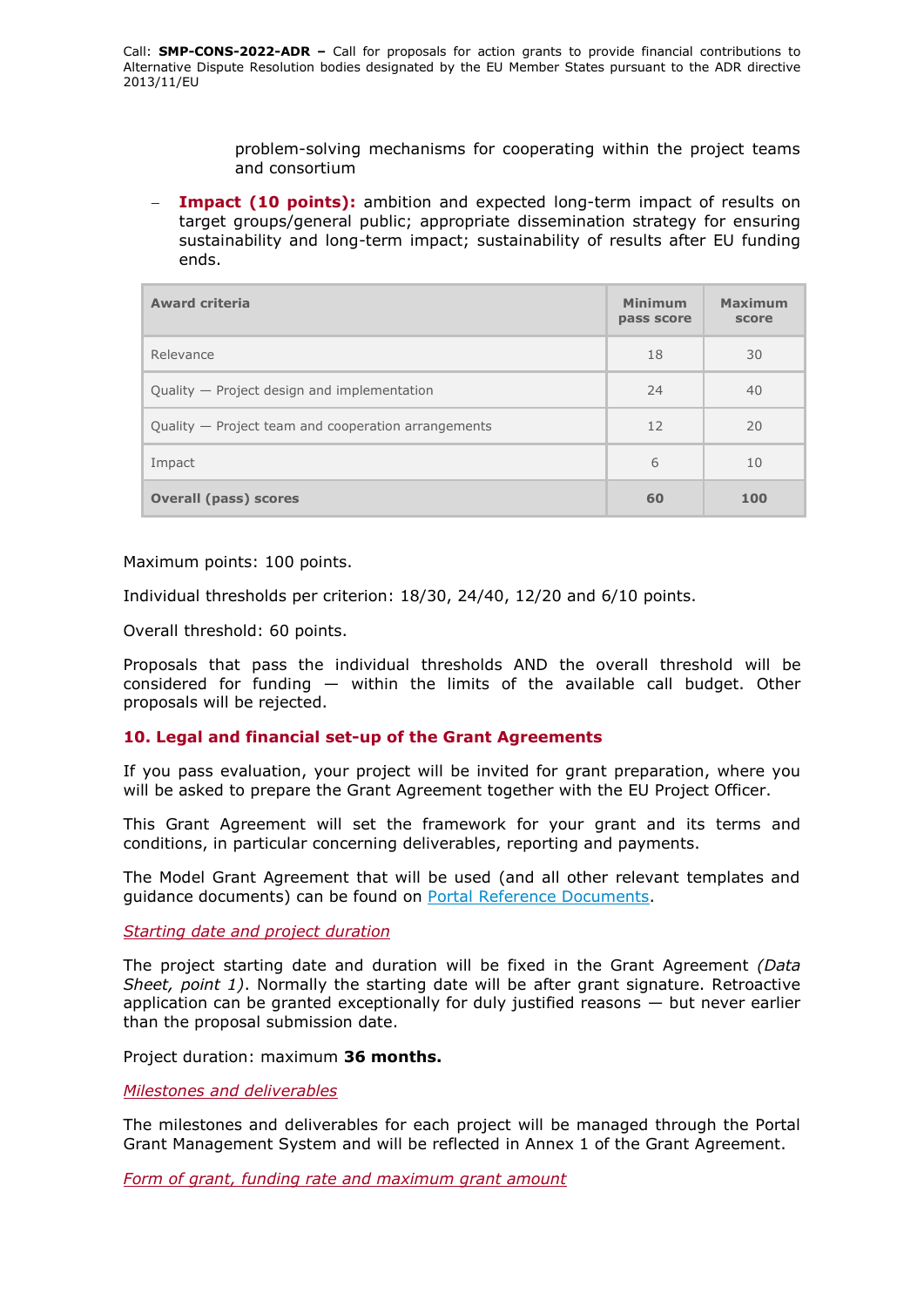The grant parameters *(maximum grant amount, funding rate, total eligible costs, etc)* will be fixed in the Grant Agreement *(Data Sheet, point 3 and art 5)*.

Project budget (maximum grant amount): *see section 6 above*. The grant awarded may be lower than the amount requested.

The grant will be a budget-based mixed actual cost grant (actual costs, with unit cost and flat-rate elements). This means that it will reimburse ONLY certain types of costs (eligible costs) and costs that were *actually* incurred for your project (NOT the *budgeted* costs). For unit costs and flat-rates, you can charge the amounts calculated as explained in the Grant Agreement *(see art 6 and Annex 2 and 2a)*.

The costs will be reimbursed at the funding rate fixed in the Grant Agreement (**90%**).

Moreover, please be aware that the final grant amount may be reduced in case of non-compliance with the Grant Agreement *(e.g. improper implementation, breach of obligations, etc)*.

#### <span id="page-13-0"></span>*Budget categories and cost eligibility rules*

The budget categories and cost eligibility rules are fixed in the Grant Agreement *(Data Sheet, point 3, art 6 and Annex 2)*.

*Budget categories for this call:*

- A. Personnel costs
	- A.1 Employees, A.2 Natural persons under direct contract, A.3 Seconded persons
	- A.4 SME owners and natural person beneficiaries
- B. Subcontracting costs
- C. Purchase costs
	- C.1 Travel and subsistence
	- C.2 Equipment
	- C.3 Other goods, works and services
- E. Indirect costs

#### *Specific cost eligibility conditions for this call:*

- personnel costs:

-

- $-$  SME owner/natural person unit cost<sup>10</sup>: Yes
- $-$  travel and subsistence unit cost<sup>11</sup>: Yes
- equipment costs: depreciation
- $-$  other cost categories:

Commission [Decision](https://ec.europa.eu/info/funding-tenders/opportunities/docs/2021-2027/common/guidance/unit-cost-decision-sme-owners-natural-persons_en.pdf) of 20 October 2020 authorising the use of unit costs for the personnel costs of the owners of small and medium-sized enterprises and beneficiaries that are natural persons not receiving a salary for the work carried out by themselves under an action or work programme (C(2020)7715).

 $11$  Commission [Decision](https://ec.europa.eu/info/funding-tenders/opportunities/docs/2021-2027/common/guidance/unit-cost-decision-travel_en.pdf) of 12 January 2021 authorising the use of unit costs for travel, accommodation and subsistence costs under an action or work programme under the 2021-2027 multi-annual financial framework (C(2021)35).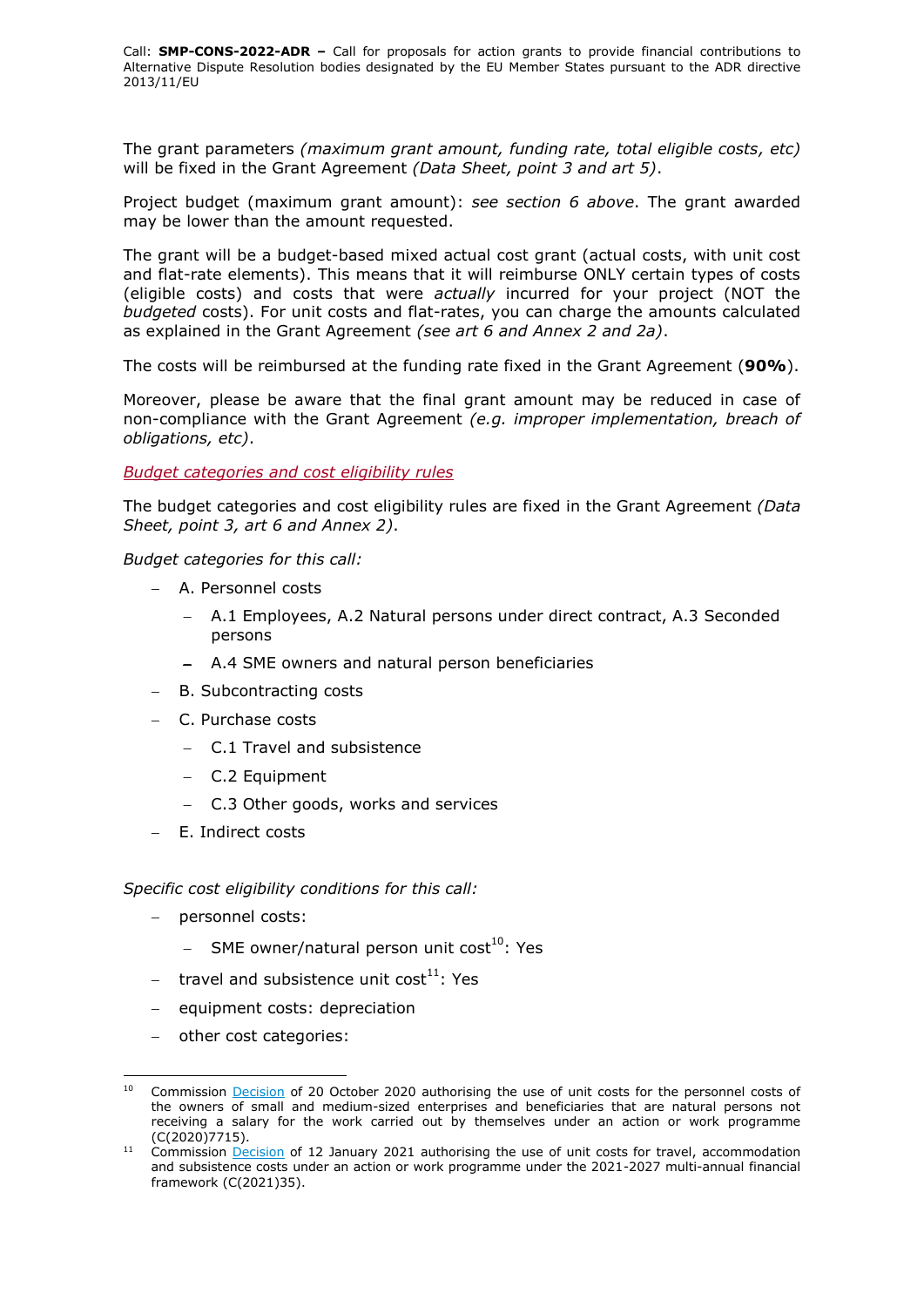- costs for financial support to third parties: not allowed
- indirect cost flat-rate: 7% of the eligible direct costs (categories A-D, except volunteers costs, if any)
- VAT: non-deductible VAT is eligible (but please note that since 2013 VAT paid by beneficiaries that are public bodies acting as public authority is NOT eligible)
- other:
	- in-kind contributions for free are allowed, but cost-neutral, i.e. they cannot be declared as cost
	- project websites: communication costs for presenting the project on the participants' websites or social media accounts are eligible; costs for *separate* project websites are not eligible
	- other ineligible costs: No

#### <span id="page-14-0"></span>*Reporting and payment arrangements*

The reporting and payment arrangements are fixed in the Grant Agreement *(Data Sheet, point 4 and art 21 and 22)*.

After grant signature, you will normally receive a **prefinancing** to start working on the project (float of normally **70%** of the maximum grant amount; exceptionally less or no prefinancing). The prefinancing will be paid 30 days from entry into force/10 days before starting date/financial guarantee (if required) – whichever is the latest*.*

There will be no **interim payments**.

**Payment of the balance**: At the end of the project, we will calculate your final grant amount. If the total of earlier payments is higher than the final grant amount, we will ask you (your coordinator) to pay back the difference (recovery).

All payments will be made to the coordinator.

 $\bullet$  Please be aware that payments will be automatically lowered if one of your consortium members has outstanding debts towards the EU (granting authority or other EU bodies). Such debts will be offset by us  $-$  in line with the conditions set out in the Grant Agreement (see art 22).

Please note that you are responsible for keeping records on all the work done and the costs declared.

#### <span id="page-14-1"></span>*Prefinancing guarantees*

If a prefinancing guarantee is required, it will be fixed in the Grant Agreement *(Data Sheet, point 4)*. The amount will be set during grant preparation and it will normally be equal or lower than the prefinancing for your grant.

The guarantee should be in euro and issued by an approved bank/financial institution established in an EU Member State. If you are established in a non-EU country and would like to provide a guarantee from a bank/financial institution in your country, please contact us (this may be exceptionally accepted, if it offers equivalent security).

Amounts blocked in bank accounts will NOT be accepted as financial guarantees.

Prefinancing guarantees are formally NOT linked to individual consortium members, which means that you are free to organise how to provide the guarantee amount *(by*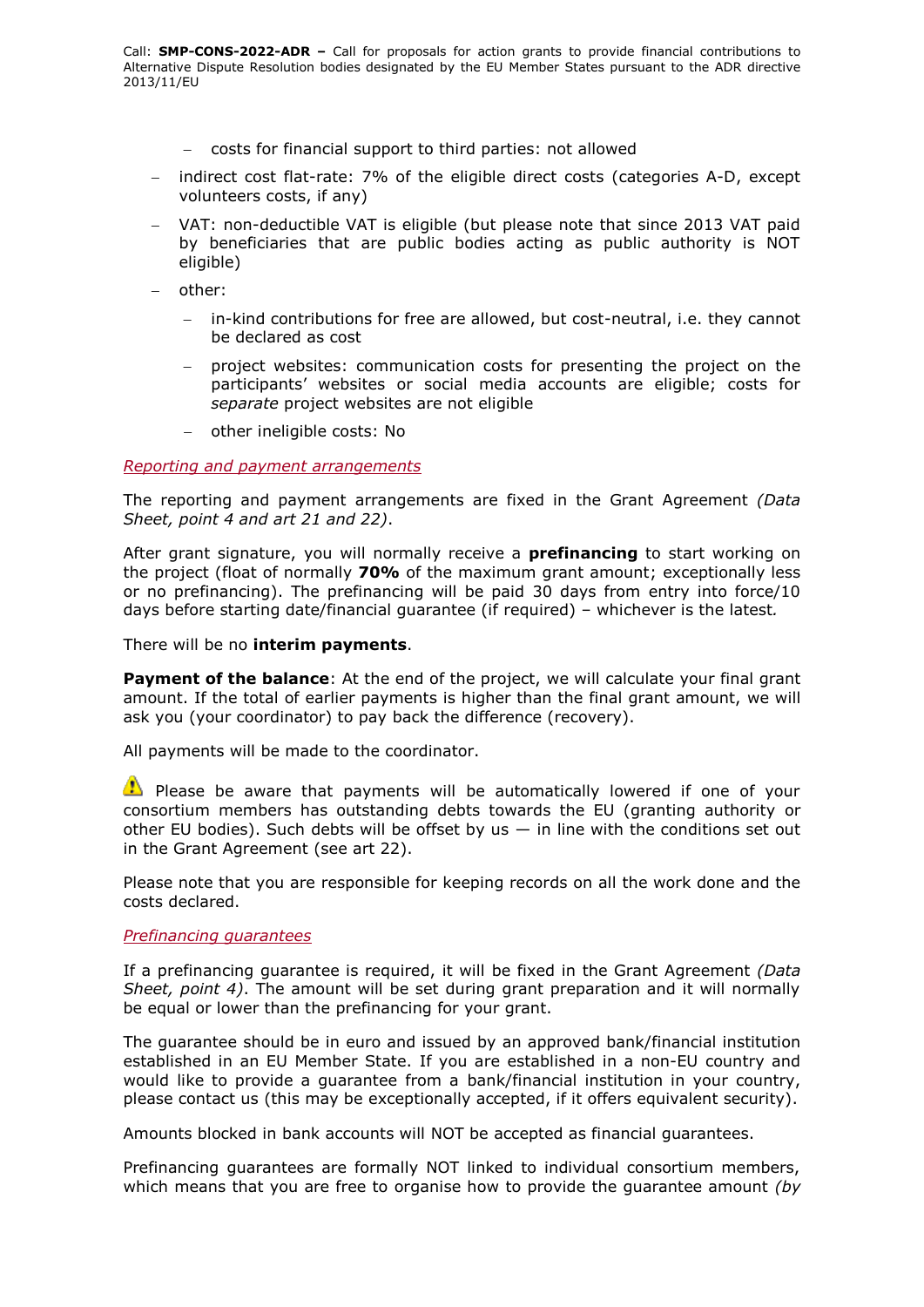*one or several beneficiaries, for the overall amount or several guarantees for partial amounts, by the beneficiary concerned or by another beneficiary, etc)*. It is however important that the requested amount is covered and that the guarantee(s) are sent to us in time to make the prefinancing (scanned copy via Portal AND original by post).

If agreed with us, the bank guarantee may be replaced by a guarantee from a third party.

The guarantee will be released at the end of the grant, in accordance with the conditions laid down in the Grant Agreement.

#### <span id="page-15-0"></span>*Certificates*

In such a case, depending on the type of action, size of grant amount and type of beneficiaries, you may be requested to submit different certificates. The types, schedules and thresholds for each certificate are fixed in the grant agreement *(Data Sheet, point 4 and art 24)*.

In case of low value grant certificates are in principle not required, and they will be requested only in exceptional cases.

#### <span id="page-15-1"></span>*Liability regime for recoveries*

The liability regime for recoveries will be fixed in the Grant Agreement *(Data Sheet point 4.4 and art 22).*

For beneficiaries, it is one of the following:

- limited joint and several liability with individual ceilings *each beneficiary up*  to their maximum grant amount
- unconditional joint and several liability *each beneficiary up to the maximum grant amount for the action*

or

individual financial responsibility — *each beneficiary only for their own debts*.

In addition, the granting authority may require joint and several liability of affiliated entities (with their beneficiary).

<span id="page-15-2"></span>*Provisions concerning the project implementation*

IPR rules: *see Model Grant Agreement (art 16 and Annex 5):*

- $-$  rights of use on results: Yes
- access rights to ensure continuity and interoperability obligations: Yes

Communication, dissemination and visibility of funding: *see Model Grant Agreement (art 17 and Annex 5):*

- communication and dissemination plan: No
- additional communication and dissemination activities: Yes

Specific rules for carrying out the action: *see Model Grant Agreement (art 18 and Annex 5):* n/a

<span id="page-15-3"></span>*Other specificities*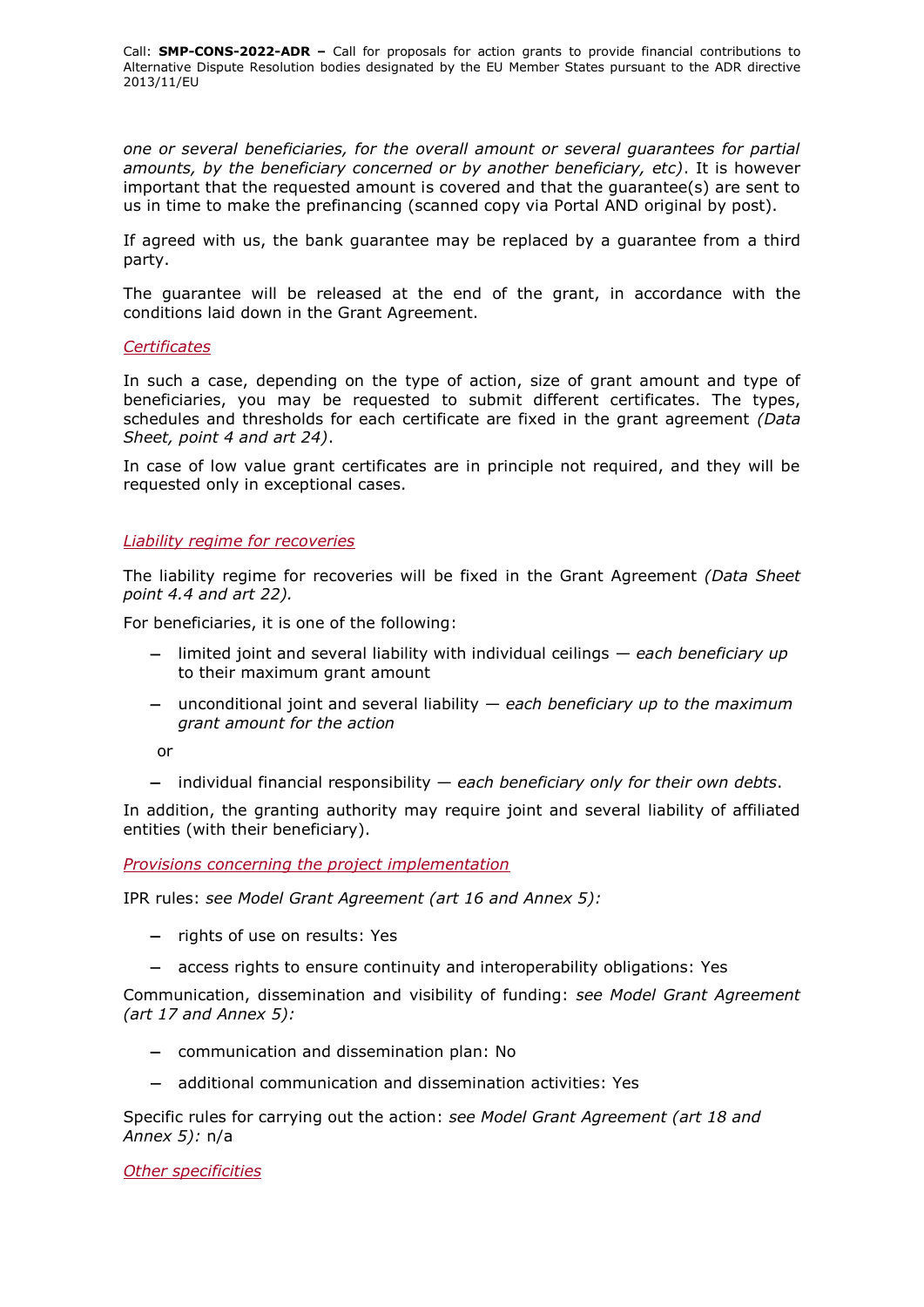# n/a

### <span id="page-16-0"></span>*Non-compliance and breach of contract*

The Grant Agreement (chapter 5) provides for the measures we may take in case of breach of contract (and other non-compliance issues).

For more information, *see AGA — [Annotated Grant Agreement](https://ec.europa.eu/info/funding-tenders/opportunities/docs/2021-2027/common/guidance/aga_en.pdf)*.

# <span id="page-16-1"></span>**11. How to submit an application**

All proposals must be submitted directly online via the Funding & Tenders Portal Electronic Submission System. Paper applications are NOT accepted.

Submission is a 2-step process:

#### a) **create a user account and register your organisation**

To use the Submission System (the only way to apply), all participants need to [create](https://webgate.ec.europa.eu/cas/eim/external/register.cgi)  [an EULogin user account.](https://webgate.ec.europa.eu/cas/eim/external/register.cgi)

Once you have an EULogin account, you can [register your organisation](https://ec.europa.eu/info/funding-tenders/opportunities/portal/screen/how-to-participate/participant-register) in the Participant Register. When your registration is finalised, you will receive a 9-digit participant identification code (PIC).

#### b) **submit the proposal**

Access the Electronic Submission System via the Topic page in the [Search Funding &](https://ec.europa.eu/info/funding-tenders/opportunities/portal/screen/opportunities/topic-search;freeTextSearchKeyword=;typeCodes=0,1;statusCodes=31094501,31094502,31094503;programCode=null;programDivisionCode=null;focusAreaCode=null;crossCuttingPriorityCode=null;callCode=Default;sortQuery=openingDate;orderBy=asc;onlyTenders=false;topicListKey=topicSearchTablePageState)  [Tenders](https://ec.europa.eu/info/funding-tenders/opportunities/portal/screen/opportunities/topic-search;freeTextSearchKeyword=;typeCodes=0,1;statusCodes=31094501,31094502,31094503;programCode=null;programDivisionCode=null;focusAreaCode=null;crossCuttingPriorityCode=null;callCode=Default;sortQuery=openingDate;orderBy=asc;onlyTenders=false;topicListKey=topicSearchTablePageState) section (or, for calls sent by invitation to submit a proposal, through the link provided in the invitation letter).

Submit your proposal in 3 parts, as follows:

- Part A includes administrative information about the applicant organisations (future coordinator, beneficiaries, affiliated entities and associated partners) and the summarised budget for the proposal. Fill it in directly online
- Part B (description of the action) covers the technical content of the proposal. Download the mandatory word template from the Submission System, fill it in and upload it as a PDF file
- Annexes (*see section 5*). Upload them as PDF file (single or multiple depending on the slots; the budget table can be uploaded as Excel file).

The proposal must keep to the **page limits** *(see section 5)*; excess pages will be disregarded.

Documents must be uploaded to the **right category** in the Submission System otherwise the proposal might be considered incomplete and thus inadmissible.

The proposal must be submitted **before the call deadline** (*see section 4*). After this deadline, the system is closed and proposals can no longer be submitted.

Once the proposal is submitted, you will receive a **confirmation e-mail** (with date and time of your application). If you do not receive this confirmation e-mail, it means your proposal has NOT been submitted. If you believe this is due to a fault in the Submission System, you should immediately file a complaint via the [IT Helpdesk](https://ec.europa.eu/info/funding-tenders/opportunities/portal/screen/support/helpdesks/contact-form)  [webform,](https://ec.europa.eu/info/funding-tenders/opportunities/portal/screen/support/helpdesks/contact-form) explaining the circumstances and attaching a copy of the proposal (and, if possible, screenshots to show what happened).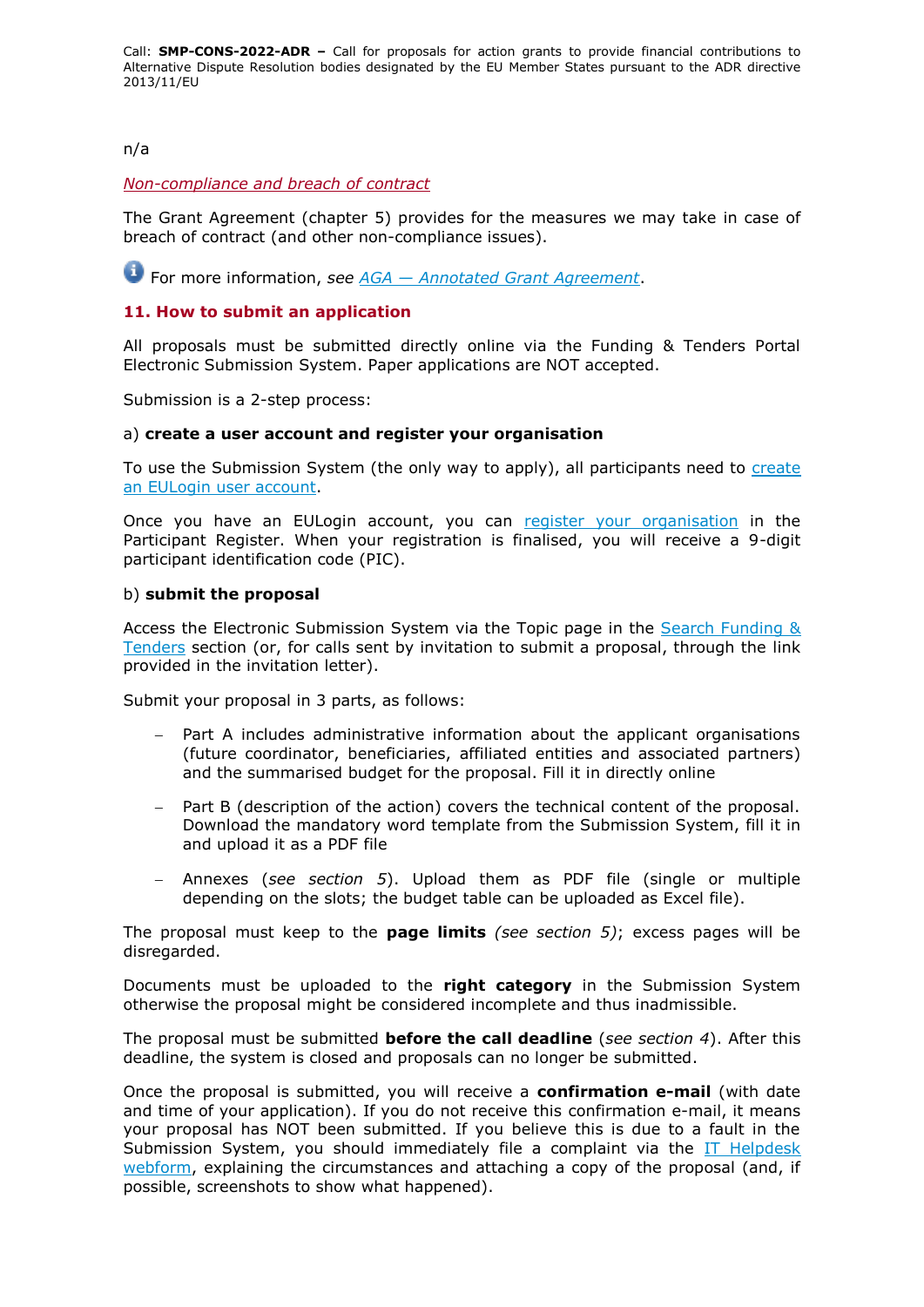Details on processes and procedures are described in the [Online Manual.](https://ec.europa.eu/info/funding-tenders/opportunities/docs/2021-2027/common/guidance/om_en.pdf) The Online Manual also contains the links to FAQs and detailed instructions regarding the Portal Electronic Exchange System.

# <span id="page-17-0"></span>**12. Help**

As far as possible, *please try to find the answers you need yourself*, in this and the other documentation (we have limited resources for handling direct enquiries):

- [Online Manual](https://ec.europa.eu/info/funding-tenders/opportunities/docs/2021-2027/common/guidance/om_en.pdf)
- FAQs on the Topic page (for call-specific questions in open calls; not applicable for actions by invitation)
- [Portal](https://ec.europa.eu/info/funding-tenders/opportunities/portal/screen/support/faq;categories=;programme=null;actions=;keyword=) FAQ (for general questions).

Please also consult the Topic page regularly, since we will use it to publish call updates. (For invitations, we will contact you directly in case of a call update).

#### *Contact*

For individual questions on the Portal Submission System, please contact the  $II$ [Helpdesk.](https://ec.europa.eu/info/funding-tenders/opportunities/portal/screen/support/helpdesks/contact-form)

Non-IT related questions should be sent before 28 June 2022 – 17:00:00 CET (Brussels) to the following email address: [EISMEA-CONS-grants@ec.europa.eu.](mailto:EISMEA-CONS-grants@ec.europa.eu)

Please indicate clearly the reference of the call and topic to which your question relates *(see cover page)*.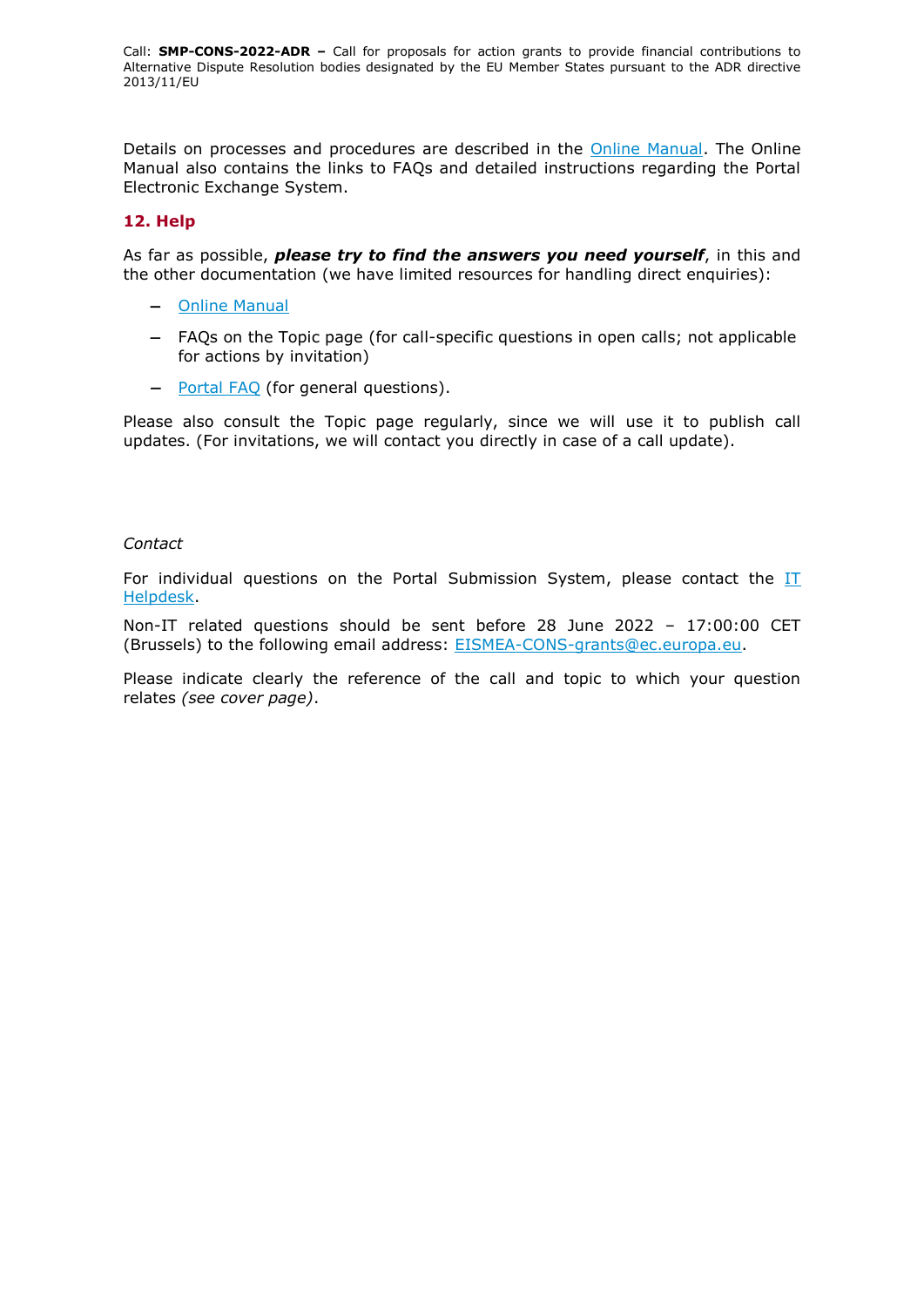# <span id="page-18-0"></span>**13. Important**

#### **IMPORTANT**

- **Don't wait until the end —** Complete your application sufficiently in advance of the deadline to avoid any last minute **technical problems**. Problems due to last minute submissions *(e.g. congestion, etc)* will be entirely at your risk. Call deadlines can NOT be extended.
- **Consult** the Portal Topic page regularly. We will use it to publish updates and additional information on the call (call and topic updates).
- **Funding & Tenders Portal Electronic Exchange System —** By submitting the application, all participants **accept** to use the electronic exchange system in accordance with the [Portal Terms & Conditions.](https://ec.europa.eu/info/funding-tenders/opportunities/docs/2021-2027/common/ftp/tc_en.pdf)
- **Registration —** Before submitting the application, all beneficiaries, affiliated entities and associated partners must be registered in the [Participant Register.](https://ec.europa.eu/info/funding-tenders/opportunities/portal/screen/how-to-participate/participant-register) The participant identification code (PIC) (one per participant) is mandatory for the Application Form.
- **Consortium roles —** When setting up your consortium, you should think of organisations that help you reach objectives and solve problems.

The roles should be attributed according to the level of participation in the project. Main participants should participate as **beneficiaries** or **affiliated entities**; other entities can participate as associated partners, subcontractors, third parties giving in-kind contributions. **Associated partners** and third parties giving in-kind contributions should bear their own costs (they will not become formal recipients of EU funding). **Subcontracting** should normally constitute a limited part and must be performed by third parties (not by one of the beneficiaries/affiliated entities). Subcontracting going beyond 30% of the total eligible costs must be justified in the application.

- **Coordinator —** In multi-beneficiary grants, the beneficiaries participate as consortium (group of beneficiaries). They will have to choose a coordinator, who will take care of the project management and coordination and will represent the consortium towards the granting authority. In mono-beneficiary grants, the single beneficiary will automatically be coordinator.
- **Affiliated entities** Applicants may participate with affiliated entities (i.e. entities linked to a beneficiary which participate in the action with similar rights and obligations as the beneficiaries, but do not sign the grant and therefore do not become beneficiaries themselves). They will get a part of the grant money and must therefore comply with all the call conditions and be validated (just like beneficiaries); but they do not count towards the minimum eligibility criteria for consortium composition (if any).
- **Associated partners** Applicants may participate with associated partners (i.e. partner organisations which participate in the action but without the right to get grant money). They participate without funding and therefore do not need to be validated.
- **Consortium agreement**  For practical and legal reasons it is recommended to set up internal arrangements that allow you to deal with exceptional or unforeseen circumstances (in all cases, even if not mandatory under the Grant Agreement). The consortium agreement also gives you the possibility to redistribute the grant money according to your own consortium-internal principles and parameters (for instance, one beneficiary can reattribute its grant money to another beneficiary). The consortium agreement thus allows you to customise the EU grant to the needs inside your consortium and can also help to protect you in case of disputes.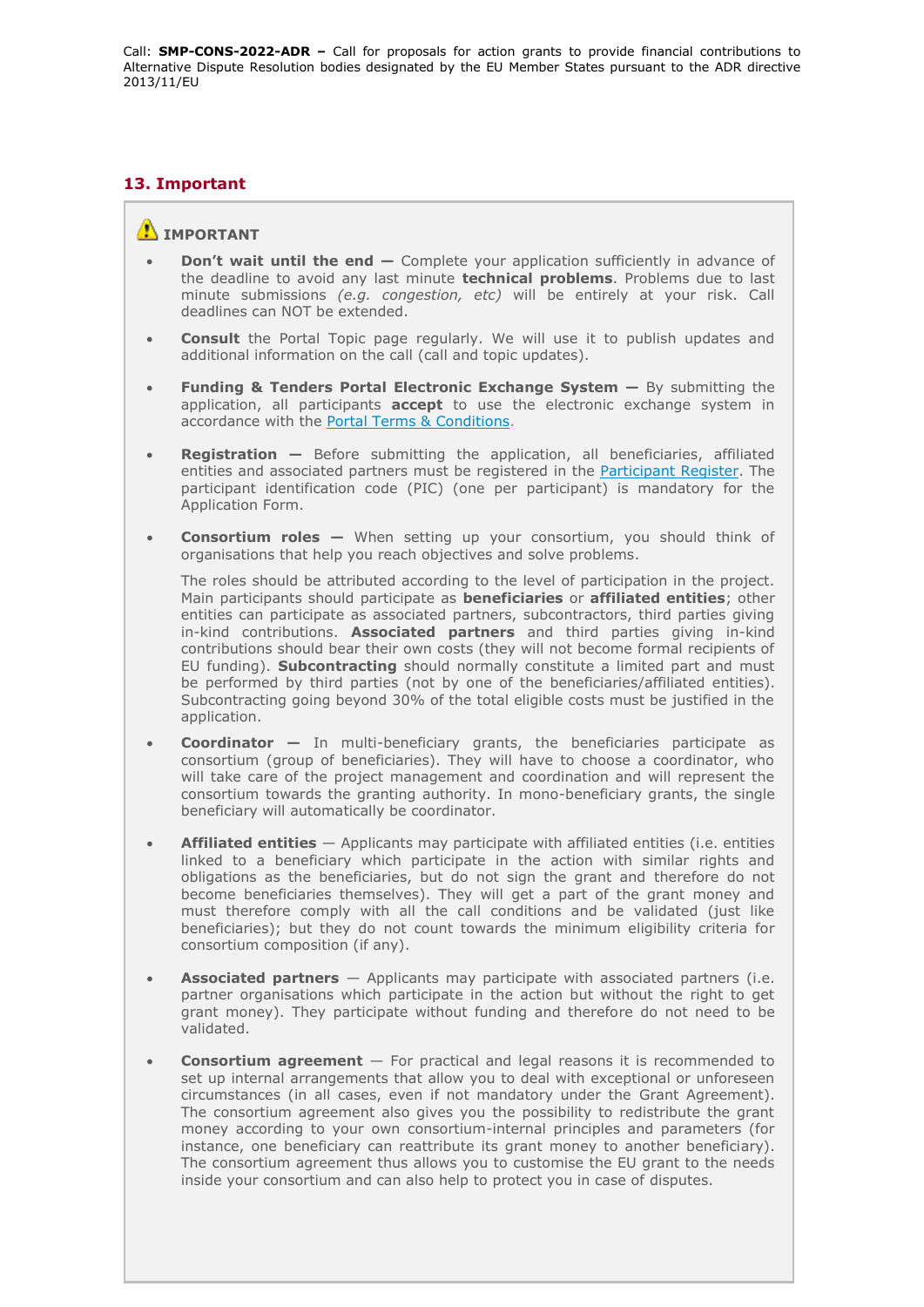- **Balanced project budget —** Grant applications must ensure a balanced project budget and sufficient other resources to implement the project successfully *(e.g. own contributions, income generated by the action, financial contributions from third parties, etc)*. You may be requested to lower your estimated costs, if they are ineligible (including excessive).
- **No-profit rule —** Grants may NOT give a profit (i.e. surplus of revenues + EU grant over costs). This will be checked by us at the end of the project.
- **No double funding —** There is a strict prohibition of double funding from the EU budget (except under EU Synergies actions). Outside such Synergies actions, any given action may receive only ONE grant from the EU budget and cost items may under NO circumstances declared to two different EU actions.
- **Completed/ongoing projects —** Proposals for projects that have already been completed will be rejected; proposals for projects that have already started will be assessed on a case-by-case basis (in this case, no costs can be reimbursed for activities that took place before the project starting date/proposal submission).
- **Combination with EU operating grants —** Combination with EU operating grants is possible, if the project remains outside the operating grant work programme and you make sure that cost items are clearly separated in your accounting and NOT declared twice *(see AGA — [Annotated Model Grant Agreement,](https://ec.europa.eu/info/funding-tenders/opportunities/docs/2021-2027/common/guidance/aga_en.pdf)  [art 6.2.E\)](https://ec.europa.eu/info/funding-tenders/opportunities/docs/2021-2027/common/guidance/aga_en.pdf).*
- **Multiple proposals —** Applicants may submit more than one proposal for *different* projects under the same call (and be awarded a funding for them).

Organisations may participate in several proposals.

BUT: if there are several proposals for *very similar* projects, only one application will be accepted and evaluated; the applicants will be asked to withdraw one of them (or it will be rejected).

- **Resubmission —** Proposals may be changed and re-submitted until the deadline for submission.
- **Rejection** By submitting the application, all applicants accept the call conditions set out in this this Call Document (and the documents it refers to). Proposals that do not comply with all the call conditions will be **rejected**. This applies also to applicants: All applicants need to fulfil the criteria; if any one of them doesn't, they must be replaced or the entire proposal will be rejected.
- **Cancellation —** There may be circumstances which may require the cancellation of the call. In this case, you will be informed via a call or topic update. Please note that cancellations are without entitlement to compensation.
- **Language —** You can submit your proposal in any official EU language (project abstract/summary should however always be in English). For reasons of efficiency, we strongly advise you to use English for the entire application. If you need the call documentation in another official EU language, please submit a request within 10 days after call publication (for the contact information, *see section 12*).